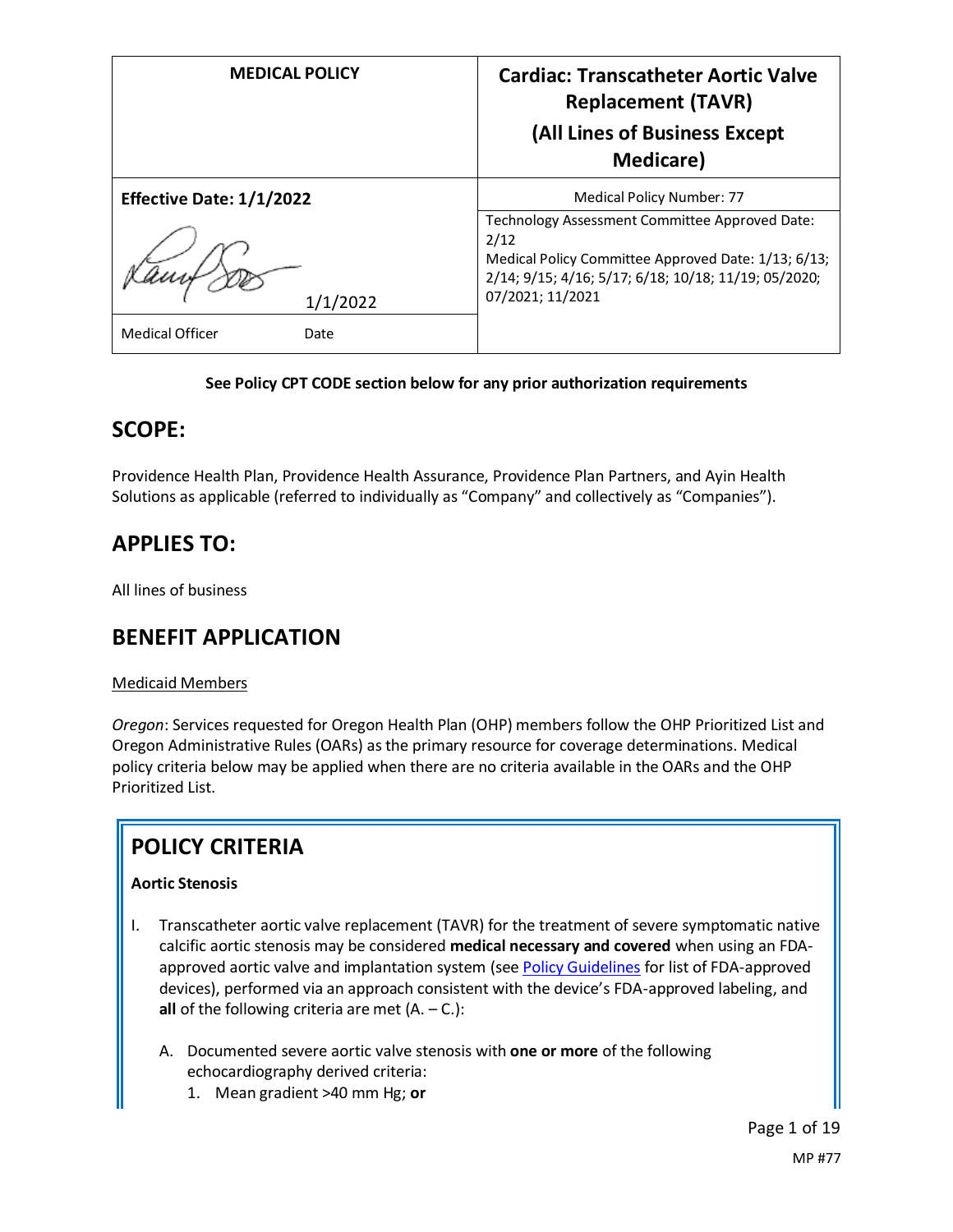- 2. Jet velocity > 4.0 m/s; **or**
- 3. Aortic valve area (AVA) of < 0.8 cm²; **or**
- 4. AVA index < 0.5 cm²/m²; **and**
- B. Symptomatic heart disease due to aortic valve stenosis as demonstrated by NYHA Functional Class ≥ II; **and**
- C. The subject, as judged by a heart team, including a cardiac surgeon and a cardiologist, is determined to be intermediate surgical risk (or greater) for open aortic valve replacement (i.e., Society of Thoracic Surgeons (STS) predicted risk of surgical mortality [PROM] ≥ 3% at 30 days). Se[e Policy Guidelines](#page-4-0) section below on STS risk model.
- II. Transcatheter aortic valve replacement (TAVR) for the treatment of severe native calcific aortic stenosis is considered **investigational and not covered** when criterion I. above is not met, including, but not limited to when the following contraindications, precautions, or conditions are present:
	- A. Known hypersensitivity or contraindication to anticoagulant/antiplatelet regimens
	- B. Active bacterial endocarditis or other active infections
	- C. Non-calcified aortic valve
	- D. Severe ventricular dysfunction with left ventricular ejection fraction of less than 20%
	- E. Congenital unicuspid or congenital bicuspid aortic valve
	- F. Mixed aortic valve disease (aortic stenosis and aortic regurgitation with predominant aortic regurgitation  $> 3+$ )
	- G. Blood dyscrasias as defined: leukopenia (WBC <1000 cells/mm3), thrombocytopenia (platelet count <50,000 cells/mm3), history of bleeding diathesis or coagulopathy, or hypercoagulable states
	- H. Hypertrophic obstructive cardiomyopathy
	- I. Echocardiographic evidence of intracardiac mass, thrombus, or vegetation
	- J. Acute myocardial infarction within the previous month
	- K. Severe (>3+) mitral or aortic regurgitation
	- L. Transient ischemic attack or stroke within the previous 6 months
	- M. Life expectancy <12 months due to non-cardiac comorbid conditions

### **Replacement of Degenerated Bioprosthetic Valve (Valve-in-Valve Procedure)**

- III. Transcatheter aortic valve replacement (TAVR) when using an FDA-approved aortic valve and implantation system, performed via an approach consistent with the device's FDA-approved labeling (see [Policy Guidelines](#page-2-0) for list of FDA-approved devices), for replacement of a degenerated bioprosthetic valve may be considered **medically necessary and covered** when **all** of the following criteria are met  $(A. -C.):$ 
	- A. Documented presence of symptomatic heart disease due to failure (stenosed, insufficient, or combined) of a surgical bioprosthetic aortic valve); **and**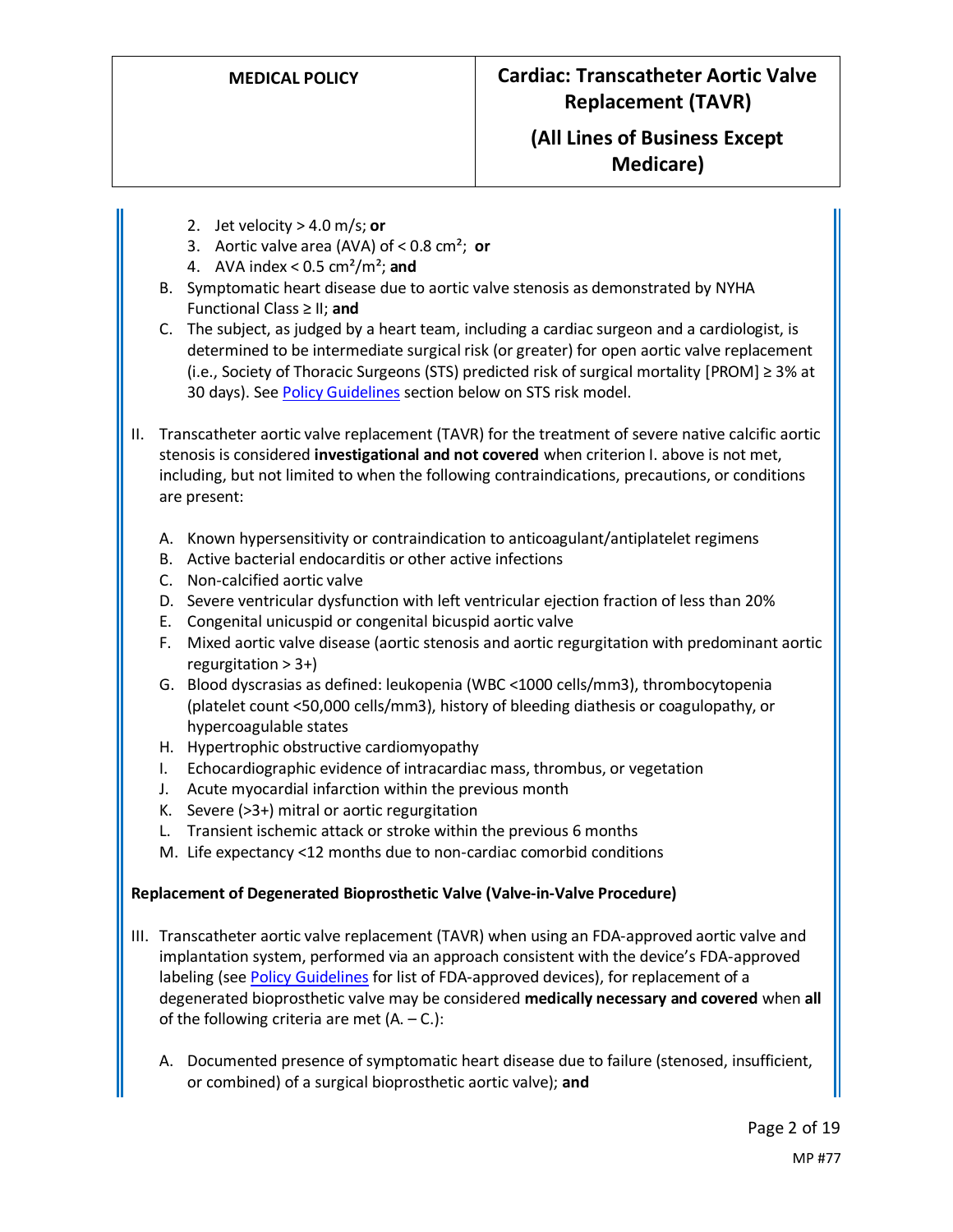**Medicare)**

- B. Symptomatic heart disease as demonstrated by NYHA Functional Class ≥ II; **and**
- C. The subject, as judged by a heart team, including a cardiac surgeon and a cardiologist, is determined to be at high risk (or greater) for open surgery (i.e., predicted risk of surgical mortality [PROM] ≥ 8% at 30 days, based on the Society of Thoracic Surgeons (STS) risk score and other clinical co-morbidities). Se[e Policy Guidelines](#page-4-0) section below on the STS risk model.
- IV. Transcatheter aortic valve replacement (TAVR) for replacement of a degenerated bioprosthetic valve is considered **investigational and not covered** when criterion III. above is not met.

Link t[o Policy Summary](#page-13-0)

## <span id="page-2-0"></span>**POLICY GUIDELINES**

### **FDA-approved Aortic Valve and Implantation Systems**

*Note: List may not be all inclusive or up-to-date. Please refer to the U.S. Food & Drug Administration (FDA) [website](https://www.accessdata.fda.gov/scripts/cdrh/cfdocs/cfpma/pma.cfm) for additional information.* 

#### *FDA Product Code: NPT*

| <b>Device</b>                                                       | <b>Indications</b>                                                                                                                                                                                                                                                                                                                                                                                                                                                                                                                                                                         | <b>Contraindications</b>                                                                                                                                                                                          |
|---------------------------------------------------------------------|--------------------------------------------------------------------------------------------------------------------------------------------------------------------------------------------------------------------------------------------------------------------------------------------------------------------------------------------------------------------------------------------------------------------------------------------------------------------------------------------------------------------------------------------------------------------------------------------|-------------------------------------------------------------------------------------------------------------------------------------------------------------------------------------------------------------------|
| Edwards Sapien XT<br>(by Edwards<br>Lifesciences LLC.) <sup>1</sup> | The Edwards SAPIEN XT transcatheter<br>heart valve, model 9300TFX, and<br>accessories are indicated for relief of<br>aortic stenosis in patients with<br>symptomatic heart disease due to severe<br>native calcific aortic stenosis who are<br>judged by a Heart Team, including a<br>cardiac surgeon, to be at intermediate or<br>greater risk for open surgical therapy (i.e.,<br>predicted risk of surgical mortality ≥ 3% at<br>30 days, based on the Society of Thoracic<br>Surgeons (STS) risk score and other<br>clinical co-morbidities unmeasured by the<br>STS risk calculator). | The valve and delivery system are<br>contraindicated in patients who<br>cannot tolerate an<br>anticoagulation/antiplatelet<br>regimen or who have active<br>bacterial endocarditis or other<br>active infections. |
|                                                                     | The Edwards SAPIEN XT transcatheter<br>heart valve and accessories are also<br>indicated for patients with symptomatic<br>heart disease due to failure (stenosed,<br>insufficient, or combined) of a surgical                                                                                                                                                                                                                                                                                                                                                                              |                                                                                                                                                                                                                   |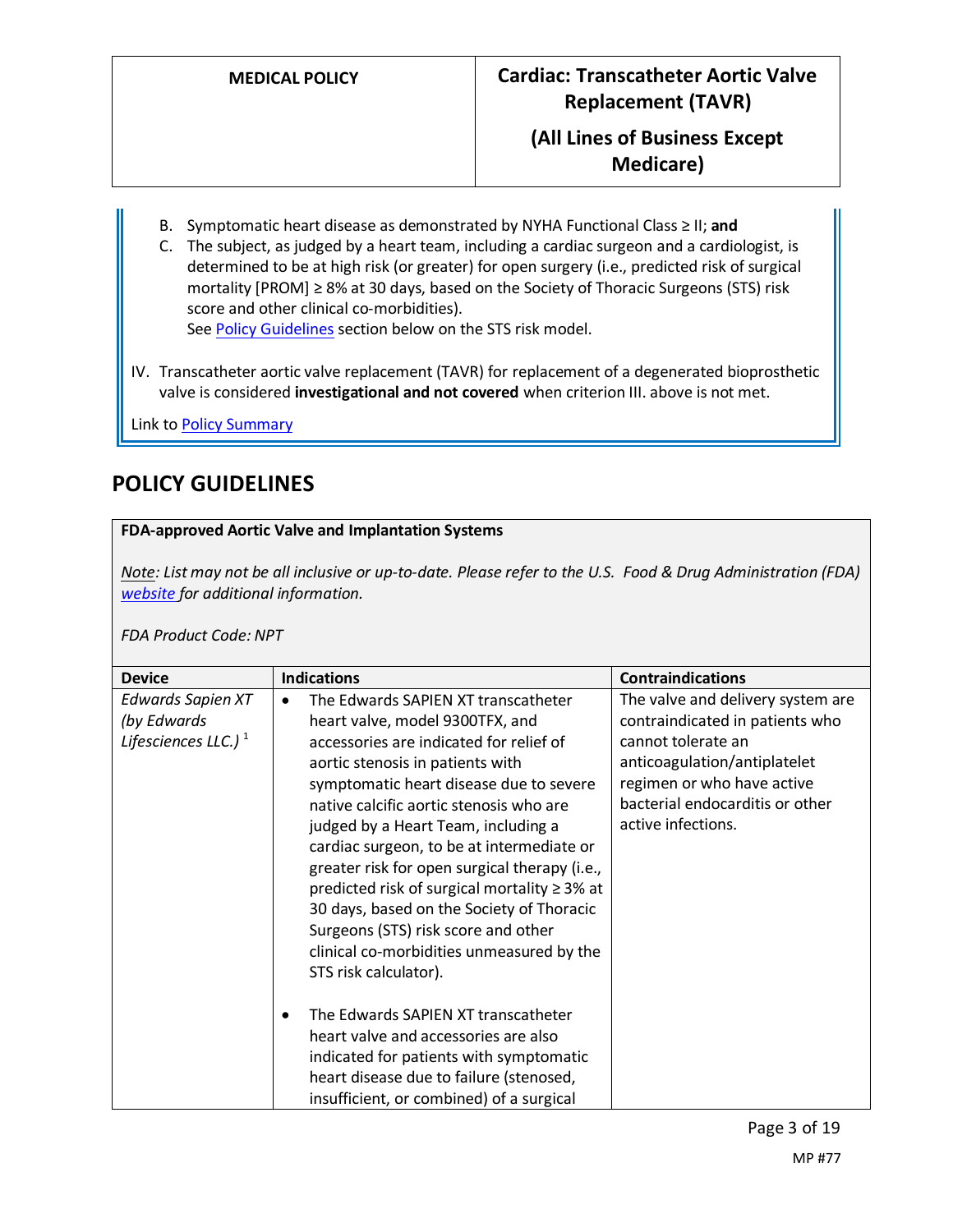## **MEDICAL POLICY Cardiac: Transcatheter Aortic Valve Replacement (TAVR)**

## **(All Lines of Business Except Medicare)**

|                                                                   | bioprosthetic aortic valve who are judged<br>by a heart team, including a cardiac<br>surgeon, to be at high or greater risk for<br>open surgical therapy (i.e., STS operative<br>risk score ≥8% or at a ≥15% risk of<br>mortality at 30 days).                                                                                                                                                                                                                                                                                                                                                                |                                                                                                                                                                                                                    |
|-------------------------------------------------------------------|---------------------------------------------------------------------------------------------------------------------------------------------------------------------------------------------------------------------------------------------------------------------------------------------------------------------------------------------------------------------------------------------------------------------------------------------------------------------------------------------------------------------------------------------------------------------------------------------------------------|--------------------------------------------------------------------------------------------------------------------------------------------------------------------------------------------------------------------|
| <b>Edwards Sapien 3</b><br>(by Edwards<br>Lifesciences LLC.) $^3$ | The Edwards SAPIEN 3 transcatheter<br>$\bullet$<br>heart valve, Model 9600TFX, and<br>accessories are indicated for relief of<br>aortic stenosis in patients with<br>symptomatic heart disease due to severe<br>native calcific aortic stenosis who are<br>judged by a Heart Team, including a<br>cardiac surgeon, to be 5 at intermediate<br>or greater risk for open surgical therapy<br>(i.e., predicted risk of surgical mortality $\geq$<br>3% at 30 days, based on the Society of<br>Thoracic Surgeons (STS) risk score and<br>other clinical co-morbidities unmeasured<br>by the STS risk calculator). | The valve and delivery systems are<br>contraindicated in patients who<br>cannot tolerate an<br>anticoagulation/antiplatelet<br>regimen or who have active<br>bacterial endocarditis or other<br>active infections. |
|                                                                   | The Edwards SAPIEN 3 transcatheter<br>٠<br>heart valve, Model 9600TFX, and<br>accessories are indicated for patients<br>with symptomatic heart disease due to<br>failure (stenosed, insufficient, or<br>combined) of a surgical bioprosthetic<br>aortic or mitral valve who are judged by a<br>heart team, including a cardiac surgeon,<br>to be at high or greater risk for open<br>surgical therapy (i.e., predicted risk of<br>surgical mortality ≥ 8% at 30 days, based<br>on the STS risk score and other clinical<br>comorbidities unmeasured by the STS risk<br>calculator).                           |                                                                                                                                                                                                                    |
| CoreValve                                                         | The Medtronic CoreValve, CoreValve Evolut                                                                                                                                                                                                                                                                                                                                                                                                                                                                                                                                                                     | The Medtronic CoreValve,                                                                                                                                                                                           |
| (by Medtronic) <sup>2</sup>                                       | R, CoreValve Evolut PRO systems are<br>indicated for relief of aortic stenosis in<br>patients with symptomatic heart disease due<br>to severe native calcific aortic stenosis who<br>are judged by a heart team, including a<br>cardiac surgeon, to be at intermediate or<br>greater risk for open surgical therapy (i.e.,                                                                                                                                                                                                                                                                                    | CoreValve Evolut R, CoreValve<br>Evolut PRO systems are<br>contraindicated for patients<br>presenting with any of the<br>following conditions:                                                                     |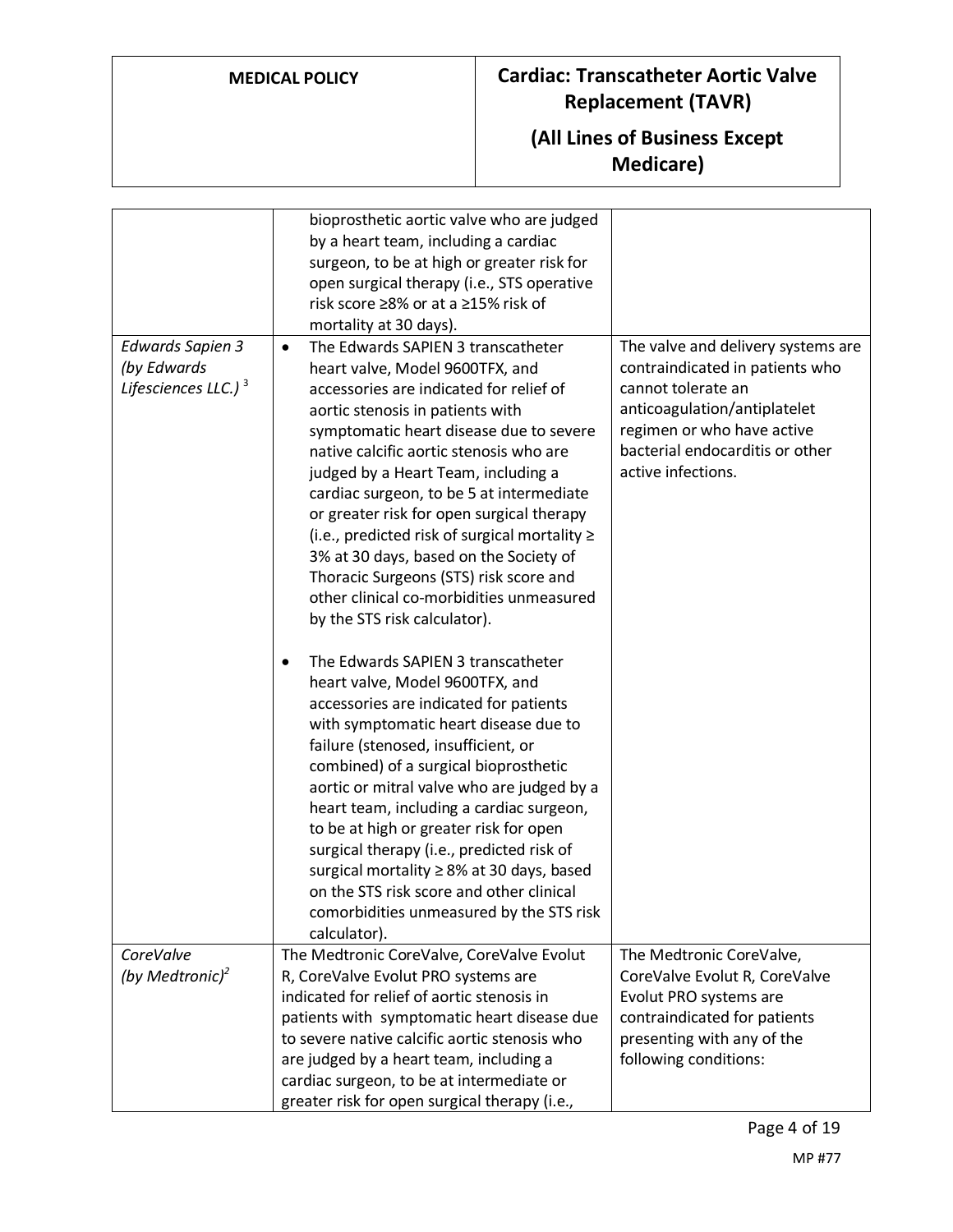## **MEDICAL POLICY Cardiac: Transcatheter Aortic Valve Replacement (TAVR)**

## **(All Lines of Business Except Medicare)**

|                          | predicted risk of surgical mortality $\geq$ 3% at 30<br>days, based on the Society of Thoracic<br>Surgeons (STS) risk score and other clinical<br>comorbidities unmeasured by the STS risk<br>calculator). | Known hypersensitivity or<br>$\bullet$<br>contraindication to aspirin,<br>heparin (HIT/HITTS) and<br>bivalirudin, ticlopidine,<br>clopidogrel, Nitinol (Titanium<br>or Nickel), or sensitivity to<br>contrast media, which cannot<br>be adequately premedicated<br>Ongoing sepsis, including<br>$\bullet$<br>active endocarditis<br>Pre-existing mechanical heart<br>valve in aortic position |
|--------------------------|------------------------------------------------------------------------------------------------------------------------------------------------------------------------------------------------------------|-----------------------------------------------------------------------------------------------------------------------------------------------------------------------------------------------------------------------------------------------------------------------------------------------------------------------------------------------------------------------------------------------|
| LOTUS Edge™ Valve        | The LOTUS Edge™ Valve System is indicated                                                                                                                                                                  | The LOTUS Edge™ Valve System is                                                                                                                                                                                                                                                                                                                                                               |
| System                   | for relief of aortic stenosis in patients with                                                                                                                                                             | contraindicated in patients who                                                                                                                                                                                                                                                                                                                                                               |
| (by Boston               | symptomatic heart disease due to severe                                                                                                                                                                    | have: a non-calcified aortic                                                                                                                                                                                                                                                                                                                                                                  |
| Scientific) <sup>4</sup> | native calcific aortic stenosis (aortic valve                                                                                                                                                              | annulus; an active systemic                                                                                                                                                                                                                                                                                                                                                                   |
|                          | area [AVA] of $\leq$ 1.0 cm2 or index of $\leq$ 0.6 cm2                                                                                                                                                    | infection, sepsis, or endocarditis;                                                                                                                                                                                                                                                                                                                                                           |
|                          | /m2) who are judged by a heart team,                                                                                                                                                                       | known hypersensitivity to contrast                                                                                                                                                                                                                                                                                                                                                            |
|                          | including a cardiac surgeon, to be at high or                                                                                                                                                              | agents that cannot be adequately                                                                                                                                                                                                                                                                                                                                                              |
|                          | greater risk for open surgical therapy (i.e.,                                                                                                                                                              | pre-medicated, or known                                                                                                                                                                                                                                                                                                                                                                       |
|                          | predicted risk of surgical mortality $\geq 8\%$ at 30                                                                                                                                                      | hypersensitivity or                                                                                                                                                                                                                                                                                                                                                                           |
|                          | days, based on the Society of Thoracic                                                                                                                                                                     | contraindication to aspirin,                                                                                                                                                                                                                                                                                                                                                                  |
|                          | Surgeons (STS) risk score and other clinical                                                                                                                                                               | thienopyridines, heparin, nickel,                                                                                                                                                                                                                                                                                                                                                             |
|                          | comorbidities unmeasured by the STS risk                                                                                                                                                                   | titanium, tantalum, bovine-                                                                                                                                                                                                                                                                                                                                                                   |
|                          | calculator).                                                                                                                                                                                               | derived materials or                                                                                                                                                                                                                                                                                                                                                                          |
|                          |                                                                                                                                                                                                            | polyurethanes; or severe arterial                                                                                                                                                                                                                                                                                                                                                             |
|                          |                                                                                                                                                                                                            | tortuosity or calcification that                                                                                                                                                                                                                                                                                                                                                              |
|                          |                                                                                                                                                                                                            | would prevent safe placement of                                                                                                                                                                                                                                                                                                                                                               |
|                          |                                                                                                                                                                                                            | the introducer sheath.                                                                                                                                                                                                                                                                                                                                                                        |

The following devices have not been FDA-approved and are currently considered investigational:

- ACURATE TA™ system (Boston Scientific)
- Engager TAVI system (Medtronic)
- JenaValve transapical (TAVI) system (JenaValve Technology)
- Portico™ Transcatheter Aortic Valve (St. Jude Medical)

### <span id="page-4-0"></span>Society of Thoracic Surgeons (STS) Risk Calculator <sup>5,6</sup>

The Society of Thoracic Surgeons (STS) cardiac surgery risk model for isolated valve surgery is a risk assessment tool that adjusts cardiac surgery outcomes for preoperative patient characteristics and disease severity. This tool is an online tool that can be used to assess the risk of open surgical valve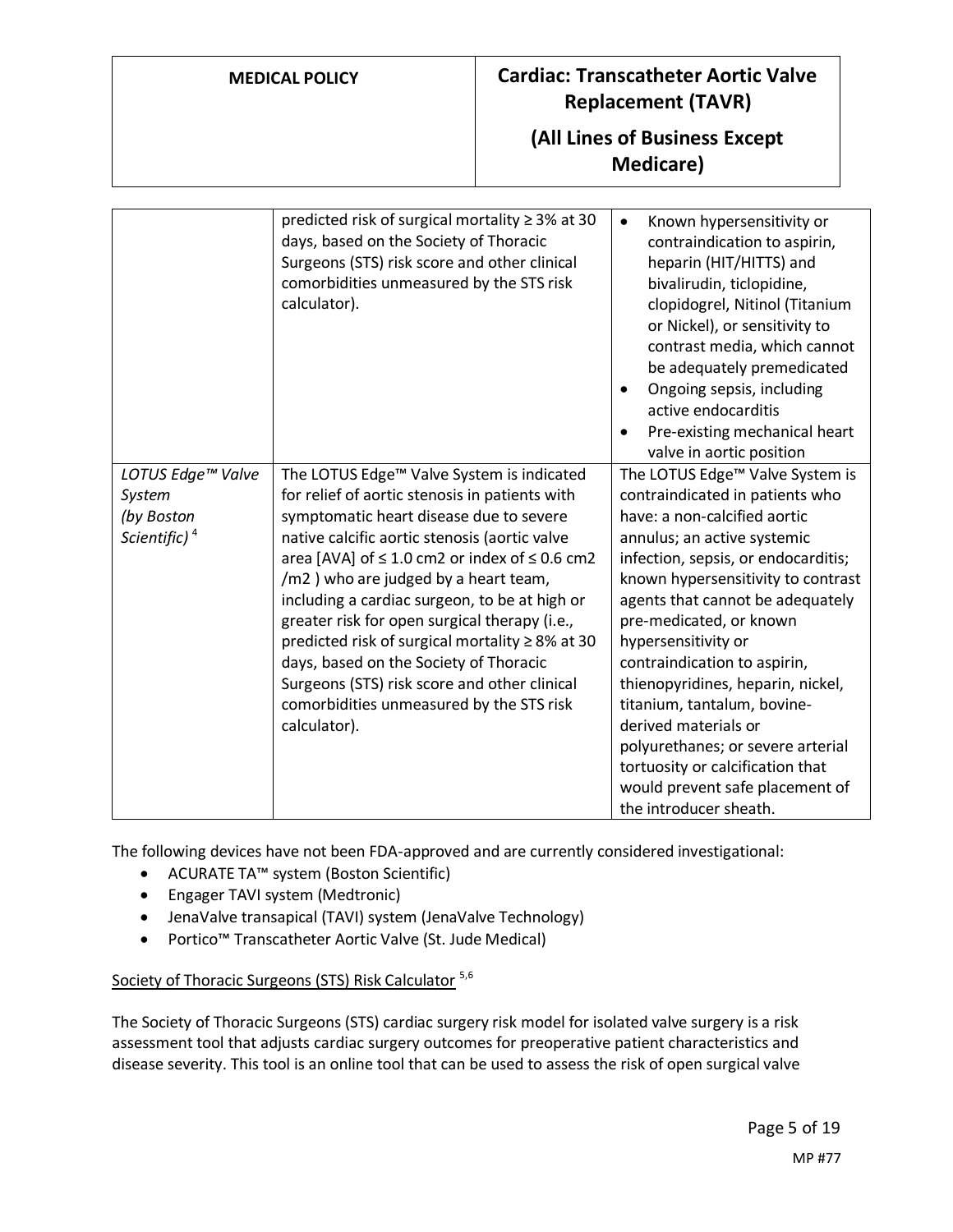replacement and is included as part of the FDA indications for FDA-approved aortic valve replacement systems. The online risk calculator is publicly available from [The Society of Thoracic Surgeons website.](http://riskcalc.sts.org/stswebriskcalc/#/calculate)<sup>7</sup>

Per the Society of Thoracic Surgeons website, below is the list of the weighted variables contained in the STS isolated aortic valve replacement model:

| Age                           | Cerebrovascular disease           | Cardiogenic shock                    |
|-------------------------------|-----------------------------------|--------------------------------------|
| Sex                           | Peripheral artery disease         | Intra-Aortic Balloon Pump (IABP)     |
| Height Weight                 | <b>Diabetes</b>                   | Receipt of IV inotropic agents       |
|                               |                                   | before surgery                       |
| Ejection Fraction             | Hypertension                      | Previous cardiac interventions       |
| Heart failure within 2 weeks  | Immunocompromise                  | Valve disease (aortic and mitral)    |
| Race                          | Endocarditis                      | Valve insufficiency (mitral,         |
|                               |                                   | tricuspid, aortic)                   |
| Renal failure/dialysis        | Coronary anatomy/disease status   | Incidence of surgery (first, second, |
|                               |                                   | etc.)                                |
| Last creatinine level         | Surgery status (elective, urgent, | Cardiogenic shock                    |
|                               | etc.)                             |                                      |
| Cardiac presentation/symptoms | Resuscitation                     | Intra-Aortic Balloon Pump (IABP)     |

According to the American College of Cardiology/American Heart Association guidelines for the management of patients with valvular heart disease, the STS risk score generates a predicted risk of mortality (PROM) that falls into one of the following categories:<sup>8</sup>

- $\bullet$  Low risk: <4%
- Intermediate risk: 4-8%
- High risk: >8%
- Prohibitive risk: Predicted risk with surgery of death or major morbidity (all-cause) >50% at 1 y

## **CPT CODES**

| <b>All Lines of Business Except Medicare</b> |                                                                                                                   |
|----------------------------------------------|-------------------------------------------------------------------------------------------------------------------|
|                                              | No Prior Authorization Required                                                                                   |
| 33361                                        | Transcatheter aortic valve replacement (TAVR/TAVI) with prosthetic valve; percutaneous<br>femoral artery approach |
| 33362                                        | Transcatheter aortic valve replacement (TAVR/TAVI) with prosthetic valve; open femoral<br>artery approach         |
| 33363                                        | Transcatheter aortic valve replacement (TAVR/TAVI) with prosthetic valve; open axillary<br>artery approach        |
| 33364                                        | Transcatheter aortic valve replacement (TAVR/TAVI) with prosthetic valve; open iliac<br>artery approach           |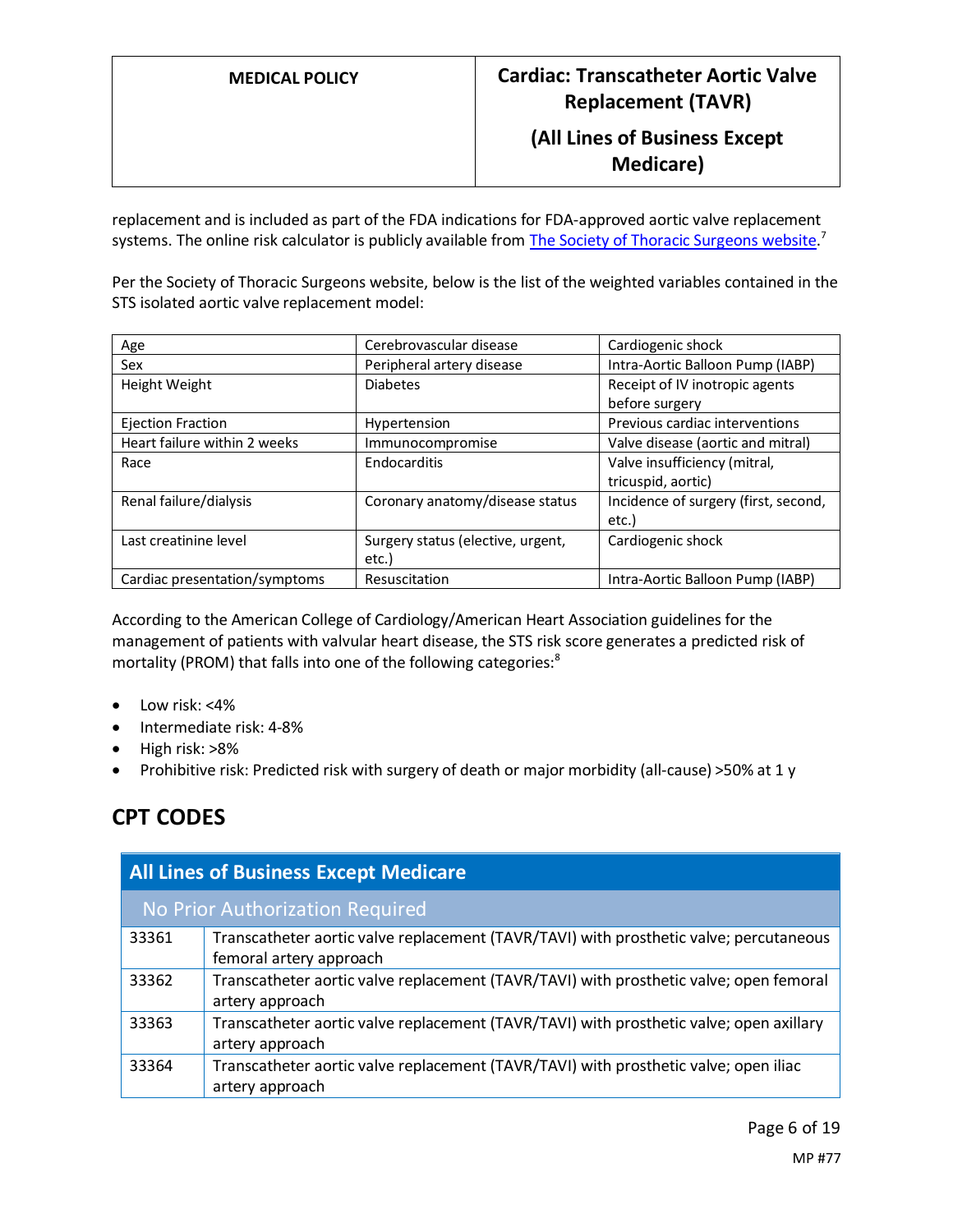## **MEDICAL POLICY Cardiac: Transcatheter Aortic Valve Replacement (TAVR)**

## **(All Lines of Business Except Medicare)**

| 33365                                                                                         | Transcatheter aortic valve replacement (TAVR/TAVI) with prosthetic valve; transaortic                                    |
|-----------------------------------------------------------------------------------------------|--------------------------------------------------------------------------------------------------------------------------|
|                                                                                               | approach (eg, median sternotomy, mediastinotomy)                                                                         |
| 33366                                                                                         | Transcatheter aortic valve replacement (TAVR/TAVI) with prosthetic valve; transapical<br>exposure (eg, left thoracotomy) |
| 33367                                                                                         | Transcatheter aortic valve replacement (TAVR/TAVI) with prosthetic valve;                                                |
|                                                                                               | cardiopulmonary bypass support with percutaneous peripheral arterial and venous                                          |
|                                                                                               |                                                                                                                          |
|                                                                                               | cannulation (eg, femoral vessels) (List separately in addition to code for primary                                       |
|                                                                                               | procedure)                                                                                                               |
| 33368                                                                                         | Transcatheter aortic valve replacement (TAVR/TAVI) with prosthetic valve;                                                |
|                                                                                               | cardiopulmonary bypass support with open peripheral arterial and venous cannulation                                      |
|                                                                                               | (eg, femoral, iliac, axillary vessels) (List separately in addition to code for primary                                  |
|                                                                                               | procedure)                                                                                                               |
|                                                                                               |                                                                                                                          |
| 33369                                                                                         | Transcatheter aortic valve replacement (TAVR/TAVI) with prosthetic valve;                                                |
|                                                                                               | cardiopulmonary bypass support with central arterial and venous cannulation (eg, aorta,                                  |
|                                                                                               | right atrium, pulmonary artery) (List separately in addition to code for primary                                         |
|                                                                                               | procedure)                                                                                                               |
| 33370                                                                                         | Transcatheter placement and subsequent removal of cerebral embolic protection                                            |
|                                                                                               | device(s), including arterial access, catheterization, imaging, and radiological supervision                             |
|                                                                                               | and interpretation, percutaneous (List separately in addition to code for primary                                        |
|                                                                                               | procedure)                                                                                                               |
|                                                                                               |                                                                                                                          |
| <b>Unlisted Codes</b>                                                                         |                                                                                                                          |
| All unlisted codes will be reviewed for medical necessity, correct coding, and pricing at the |                                                                                                                          |
| claim level. If an unlisted code is billed related to services addressed in this policy then  |                                                                                                                          |
| prior-authorization is required.                                                              |                                                                                                                          |
| 33999                                                                                         | Unlisted procedure, cardiac surgery                                                                                      |
| 93799                                                                                         | Unlisted cardiovascular service or procedure                                                                             |
|                                                                                               |                                                                                                                          |

## **DESCRIPTION**

Transcatheter aortic valve replacement (TAVR), also known as transcatheter aortic valve implantation (TAVI), is a newer, minimally invasive procedure which is an emerging alternative to open surgery, or surgical aortic valve replacement (SAVR), for patients with aortic stenosis who fall into one of several risk categories for open heart surgery. These prosthetic aortic valves are delivered percutaneously, and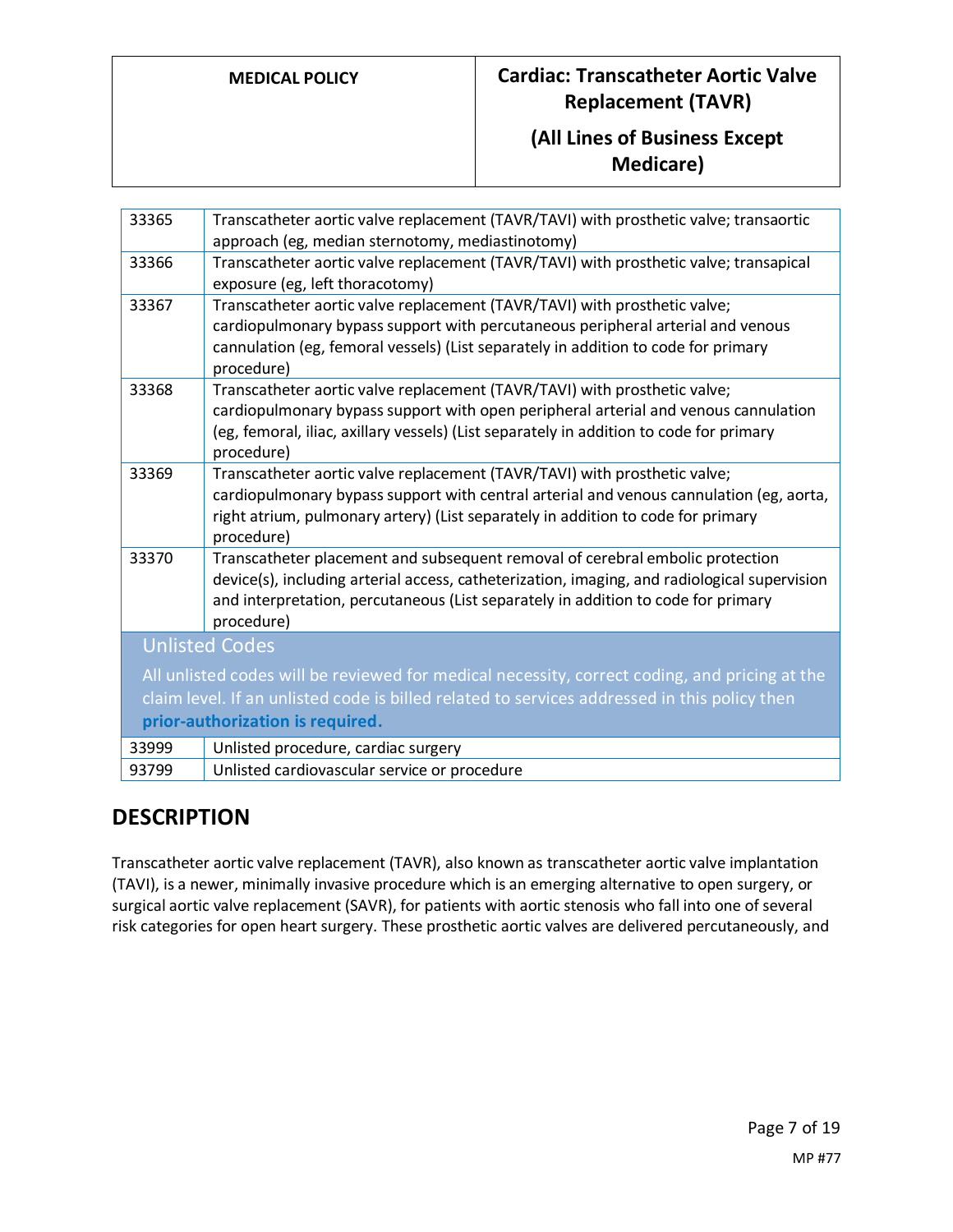are intended to replace a patient's aortic heart valve. These risk categories are based on the definitions found in the FDA labelling information for devices approved for TAVR, and are as follows:

Extreme risk or inoperable for open heart surgery:

• Predicted risk of operative mortality and/or serious irreversible morbidity 50% or higher for open surgery.

High Risk for open heart surgery:

- Society of Thoracic Surgeons predicted operative risk score of 8% or higher; or
- Judged by a heart team, which includes an experienced cardiac surgeon and a cardiologist, to have an expected mortality risk of 15% or higher for open surgery.

Intermediate risk:

• Society of Thoracic Surgeons predicted operative risk score of 3% to 7%.

During the TAVR procedure, a catheter is inserted at a suitable access point (e.g., femoral, apical, aortic) that allows the introduction of an expandable prosthetic heart valve, which is then delivered to the stenosed native valve. The most common approaches include a transfemoral (TF) or transapical (TA) approach. However, other approaches may be used.

Recently, several devices have been FDA-approved to replace bioprosthetic valves that are failing or have failed. This is also referred to as the valve-in-valve (ViV) approach.

Please th[e Policy Guidelines](#page-2-0) section above for more detail on the indications and contraindications of the FDA-approved devices for the replacement of native valves and failed bioprosthetic valves.

## **REVIEW OF EVIDENCE**

A number of transcatheter aortic valve replacement (TAVR) devices currently being studied have not been approved by the Food & Drug Administration (FDA). Examples of these devices include the Acurate TA transaortic valve replacement system, the Engager system; and the JenaValve system. The health plan considers devices that are not FDA-approved to be investigational and not covered. The following evidence review is only focused on FDA-approved devices.

A review of the ECRI, Hayes, Cochrane, and PubMed databases was conducted regarding the use of transcatheter aortic valve replacement (TAVR) as a treatment for aortic stenosis of native valves and failing bioprosthetic valves. Below is a summary of the available evidence identified through May 2021. Due to the large body of recent evidence published on the use of TAVR for aortic stenosis, the following review is primarily focused on high-quality systematic reviews.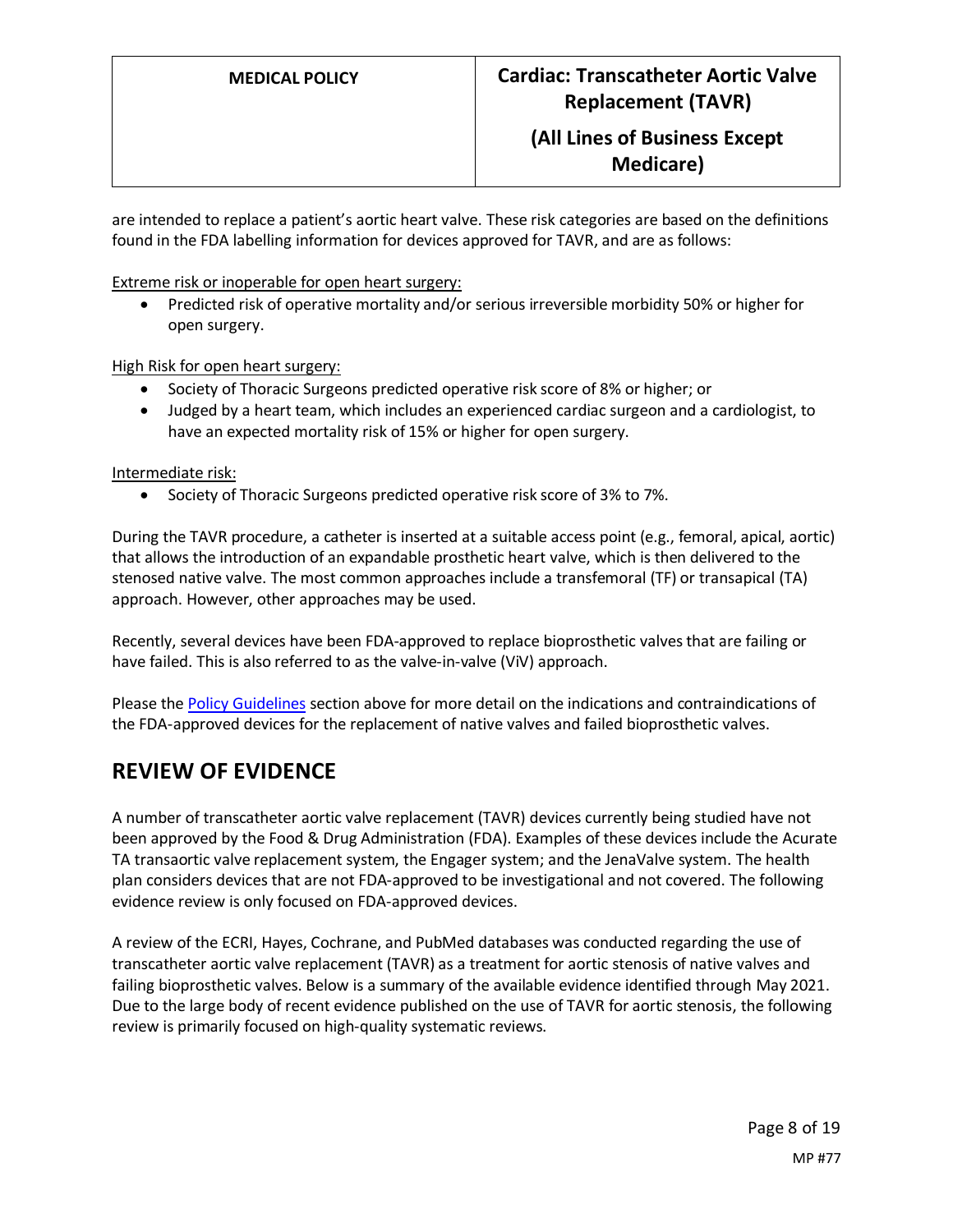#### Prohibitive/Extreme Risk for Open Surgery

#### *Systematic Reviews*

In 2011, Figulla et al. published the results of a systematic review that compared TAVR with medical therapy in patients with severe aortic valve stenosis who were not eligible for surgical aortic valve replacement (SAVR), including 20 studies (N=1995 patients).<sup>9</sup> Only three of the studies included were comparative. The reviewers reported a significantly improved mean one-year rate survival in TAVR patients compared to nonsurgical management.

### *Randomized Controlled Trials (RCTs)*

Recent publications from the PARTNER B randomized controlled trial (RCT) comparing TAVR with continued or best medical care have reported decreased mortality rates in patients who underwent TAVR compared with medical care at 1-, 2- and 3-year follow-up.<sup>10-13</sup> Although increased risk of stroke at 3-years follow-up has been reported in TAVR patients, improvements in clinically relevant outcomes, including NYHA class symptoms and overall survival, demonstrates that treatment with TAVR leads to a net improvement of health outcomes when compared to current or best non-surgical medical management in this patient population.

### High Risk for Open Surgery

A large number of recent systematic reviews have been published comparing TAVR with SAVR in patients with high risk for open surgery (N = 1494 - 38, 253 patients). These reviews typically included a combination of RCTs(such as the PARTNER 1A and CoreValve High Risk trials) and observational studies.<sup>14-21</sup> Most reviews have reported similar perioperative (30-day) and long-term (1-5 years) allcause mortality rates between TAVR and SAVR in high-risk patients with aortic stenosis. In addition, TAVR is associated with significantly lower 30-day stroke and myocardial infarction rates, as well as decreased bleeding complications compared to SAVR. Reports on renal impairment or injury rates were inconsistent. Although, pacemaker implantation rates were higher in TAVR-treated patients, reviews have consistently reported an overall net improvement in health outcomes in patients who underwent TAVR compared with SAVR.

#### Intermediate Risk for Open Surgery

Recent systematic reviews have been published comparing TAVR with SAVR in patients with intermediate risk for open surgery ( $N = 2312 - 5841$  patients). These reviews primarily included large observational studies, and a limited number of RCTs (such as the PARTNER 2A trial).<sup>14,21,22</sup> These reviews have reported similar perioperative (30-day) and one-year all-cause mortality between TAVR and SAVR in intermediate patients with aortic stenosis. In addition, consistent significant decreases in postprocedural acute renal failure/injury and bleeding complications have been reported in TAVR patients of intermediate surgical risk. Reports on stroke, myocardial infarction and atrial fibrillation rates were inconsistent but trended towards favoring TAVR compared to SAVR. Although, pacemaker implantation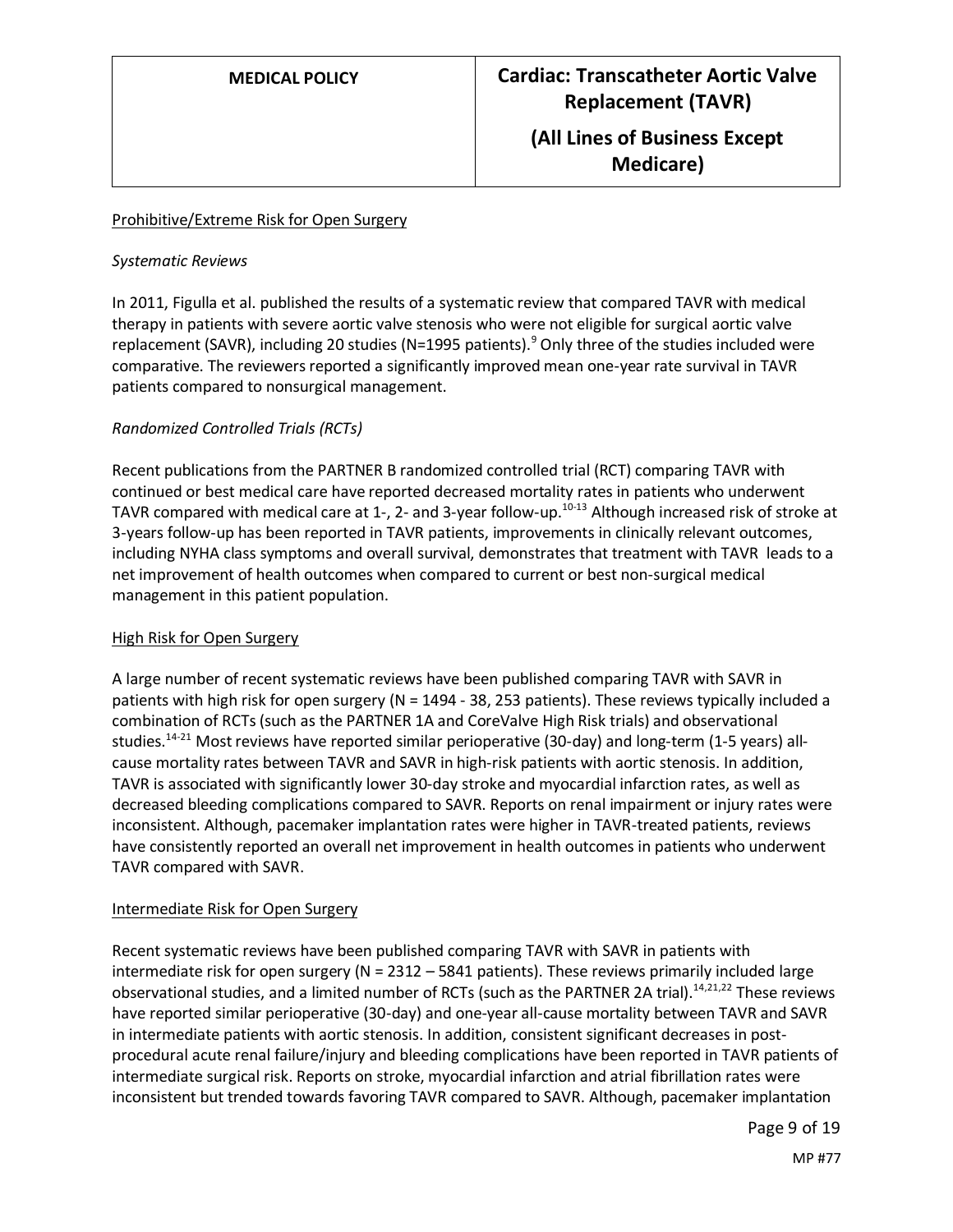**Medicare)**

rates and vascular complications were higher in TAVR-treated patients, improvements in clinically relevant outcomes demonstrates that treatment with TAVR leads to a net improvement of health outcomes when compared to SAVR in this patient population.

#### Low Risk for Open Surgery

### *Systematic Reviews*

Recent systematic reviews have been published comparing TAVR with SAVR in patients with low risk for open surgery (N = 2252 patients). These reviews primarily included large observational studies, and a limited number of RCTs (such as the NOTION trial). However, it is important to note that currently, TAVR using any FDA-approved device, it not approved for use in patients considered to be at low risk for open surgery. Therefore, TAVR in this population is considered investigational.

In 2017, Arora et al. published the results of a systematic review that included four studies (one RCT and three propensity-matched cohort studies) reported that TAVR had a significantly lower risk of bleeding complications and acute kidney injury.<sup>23</sup> Thirty-day mortality trended in favor of TAVR compared to SAVR, but the confidence intervals were wide, indicating the sample sizes were too small to make meaningful conclusions. However, a substantially higher risk of vascular complications (RR 11.72, 95% CI 3.75, 36.64), moderate or severe paravalvular leak (RR 5.04, 95% CI 3.01, 8.43), and permanent pacemaker implantations (RR 4.62, 95% CI 2.63, 8.12) was noted for TAVR. The reviewers concluded that although "TAVR and SAVR appear to be comparable in short term outcomes, additional high quality studies among patients classified as low risk are needed to further explore the feasibility of TAVR." The reviewers noted significant heterogeneity between studies, possible publication bias and small study number as limitations. No mid- to long-term outcomes were assessed in the included studies. In 2018, a larger review was published that included six studies (two RCTs and four propensity-matched studies, N = 3,484 patients) and included follow-up that ranged from three months to three years (median two years).<sup>24</sup> The reviewers reported that short-term mortality was similar between TAVR and SAVR; however, TAVR was associated with a significantly increased risk for intermediate-term mortality. In terms of periprocedural complications, results similar to the Arora et al. study above were reported.<sup>23</sup> The reviewers concluded that "in patients who are at low surgical risk, TAVR seems to be associated with increased mortality risk. Until more data in this population is available, SAVR should remain the treatment of choice for these patients."

#### *Randomized Controlled Trials (RCTs)*

No additional RCTs have been published since the systematic reviews described above. Trials are currently underway for the Medtronic CoreValve and the Edwards valves (PARTNER 3 trial) and results are expected to be forthcoming in an attempt to expand the FA indications for TAVR devices.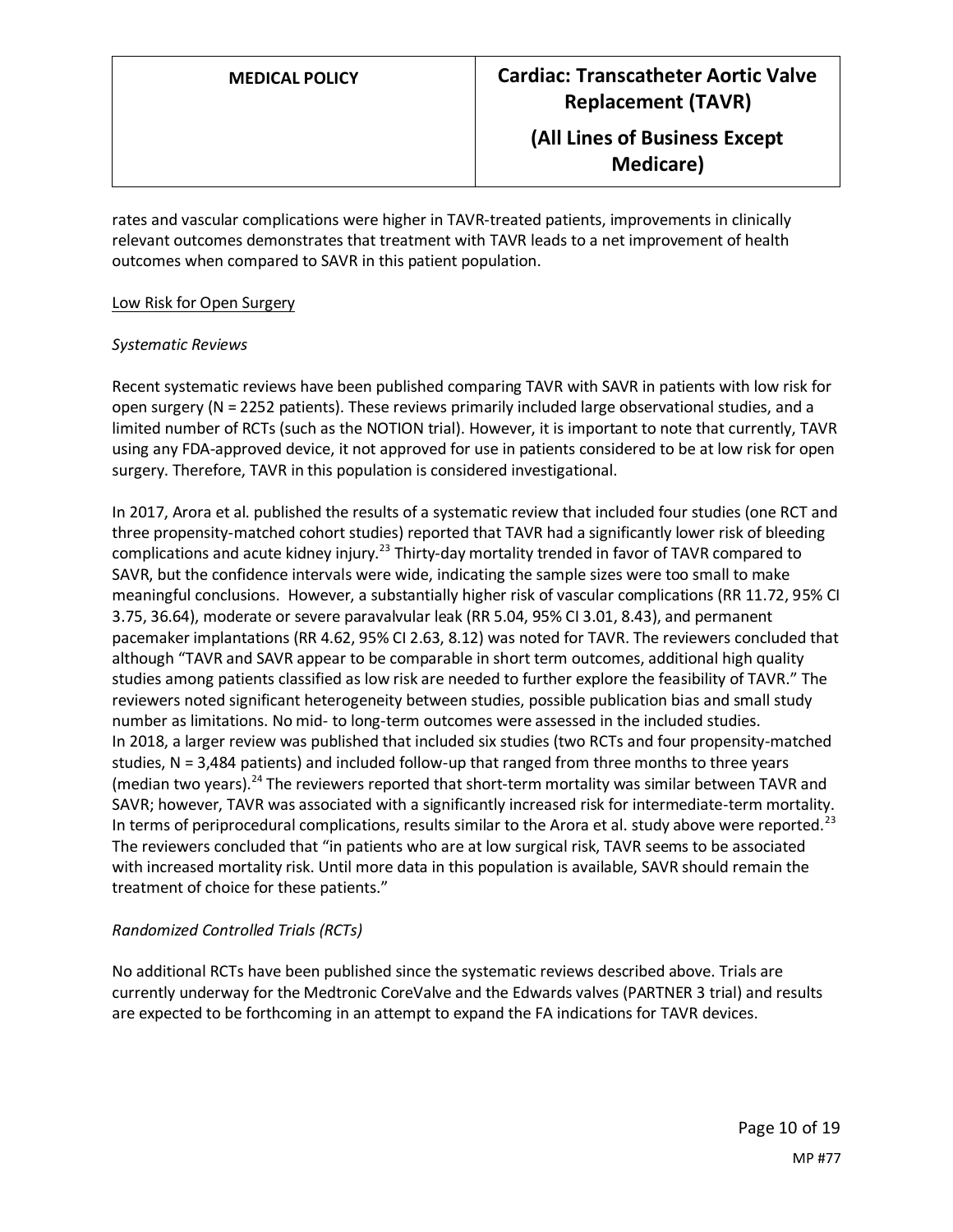#### Valve-in-Valve (ViV) TAVR

A 2016 systematic review by Phan et al. evaluated VIV approach compared to reoperative conventional aortic valve replacement in patients considered inoperable or at high risk, including 18 studies (N = 823 patients).<sup>25</sup> The review reported that VIV TAVR achieved similar hemodynamic outcomes (mean gradient and peak gradient) and similar peri-operative mortality rates, compared with reoperative valve replacement. However, ViV was found to have lower risk of stroke and bleeding, but significantly higher para-valvular leaks compared to surgical reoperation. Large randomized controlled trials (RCTs) and prospective registries are essential to compare the long-term effectiveness of transcatheter VIV with surgical redo. Three additional systematic reviews published in 2018 have reported similar results for perioperative and short-term (30-day) outcomes).<sup>26-28</sup> In addition, two of the more recent reviews reported longer-term term mortality rates (1-year and 18-month) to be comparable between ViV and surgical reoperation.<sup>27,28</sup>

Although, para-valvular leaks were higher in ViV-treated patients, improvements in clinically relevant outcomes demonstrates that ViV leads to a net improvement of health outcomes when compared to surgical reoperation in patients considered to be inoperable or high-risk for open surgery.

Studies reporting on the use of ViV-TAVR in patient populations at intermediate and low risk for surgery were not identified, and the use of ViV-TAVR it not approved for use in patients considered to be at intermediate or low risk for surgical reoperation. Therefore, ViV in these populations are considered investigational.

## **CLINICAL PRACTICE GUIDELINES**

American College of Cardiology collaborated with the American Association for Thoracic Surgery, American Heart Association, American Society of Echocardiography, European Association for Cardio-Thoracic Surgery, Heart Valve Society, Society of Cardiovascular Anesthesiologists, Society for Cardiovascular Angiography and Interventions, Society of Cardiovascular Computed Tomography, Society for Cardiovascular Magnetic Resonance, and Society of Thoracic Surgeons (ACC/AATS/AHA/ASE/EACTS/HVS/SCA/SCAI/SCCT/SCMR/STS)

In 2018, the ACC/AATS/AHA/ASE/EACTS/HVS/SCA/SCAI/SCCT/SCMR/STS published the first Appropriate Use Criteria (AUC) for the treatment of patients with severe aortic stenosis.<sup>29</sup> The AUC were developed by multiple panels in multidisciplinary working groups to identify and categorize common clinical scenarios for patients with severe AS, based on common scenarios in clinical practice, current literature and guidelines. Seventeen rating panelists scored the clinical scenarios, and an in-person meeting was convened wherein discrepancy in scoring and the evidence base or guidelines could be worked out. Multiple rounds of review and revision ensued. The scoring system resulted in SAVR and TAVR recommendations for specific clinical scenarios, and no differentiation was made between the two options.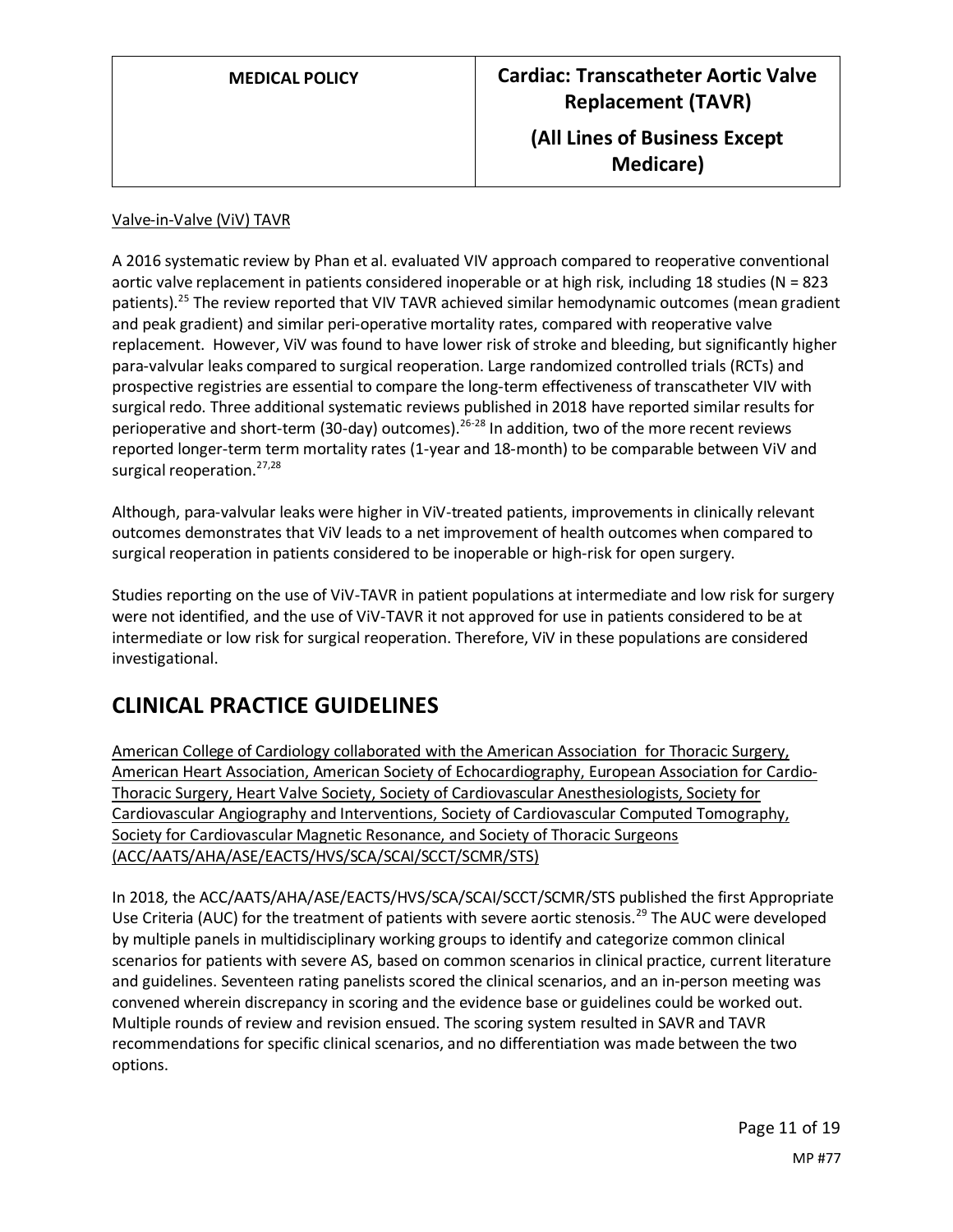#### American College of Cardiology (ACC) / American Heart Association (AHA)

In 2020, the ACC/AHA published an evidence-based guideline for the management of patients with valvular heart disease. Authors made the following recommendations:<sup>30</sup>

*Aortic*:

- In patients with an indication for AVR, the choice of prosthetic valve should be based on a shared decision-making process that accounts for the patient's values and preferences and includes discussion of the indications for and risks of anticoagulant therapy and the potential need for and risks associated with valve reintervention. (*Strong recommendation; Consensus – Expert Opinion)*
- For patients of any age requiring AVR for whom VKA anticoagulant therapy is contraindicated, cannot be managed appropriately, or is not desired, a bioprosthetic AVR is recommended. (*Strong recommendation. Consensus – Expert Opinion)*
- For patients <50 years of age who do not have a contraindication to anticoagulation and require AVR, it is reasonable to choose a mechanical aortic prosthesis over a bioprosthetic valve. (*Moderate recommendation. Data derived from one or more randomized trials or meta-analysis of such studies)*
- For patients 50 to 65 years of age who require AVR and who do not have a contraindication to anticoagulation, it is reasonable to individualize the choice of either a mechanical or bioprosthetic AVR with consideration of individual patient factors and after informed shared decision-making. (*Moderate recommendation. Data derived from one or more non-randomized trials or meta-analysis of such studies)*
- In patients >65 years of age who require AVR, it is reasonable to choose a bioprosthesis over a mechanical valve. *(*(*Moderate recommendation. Data derived from one or more randomized trials or meta-analysis of such studies)*
- In patients <50 years of age who prefer a bioprosthetic AVR and have appropriate anatomy, replacement of the aortic valve by a pulmonic autograft (the Ross procedure) may be considered at a Comprehensive Valve Center. (*Weak recommendation. Data derived from one or more non-randomized trials or meta-analysis of such studies)*

#### *Valve-In-Valve*

• For severely symptomatic patients with bioprosthetic aortic valve stenosis and high or prohibitive surgical risk, a transcatheter ViV procedure is reasonable when performed at a Comprehensive Valve Center. (*Moderate recommendation. Data derived from one or more nonrandomized trials or meta-analysis of such studies)*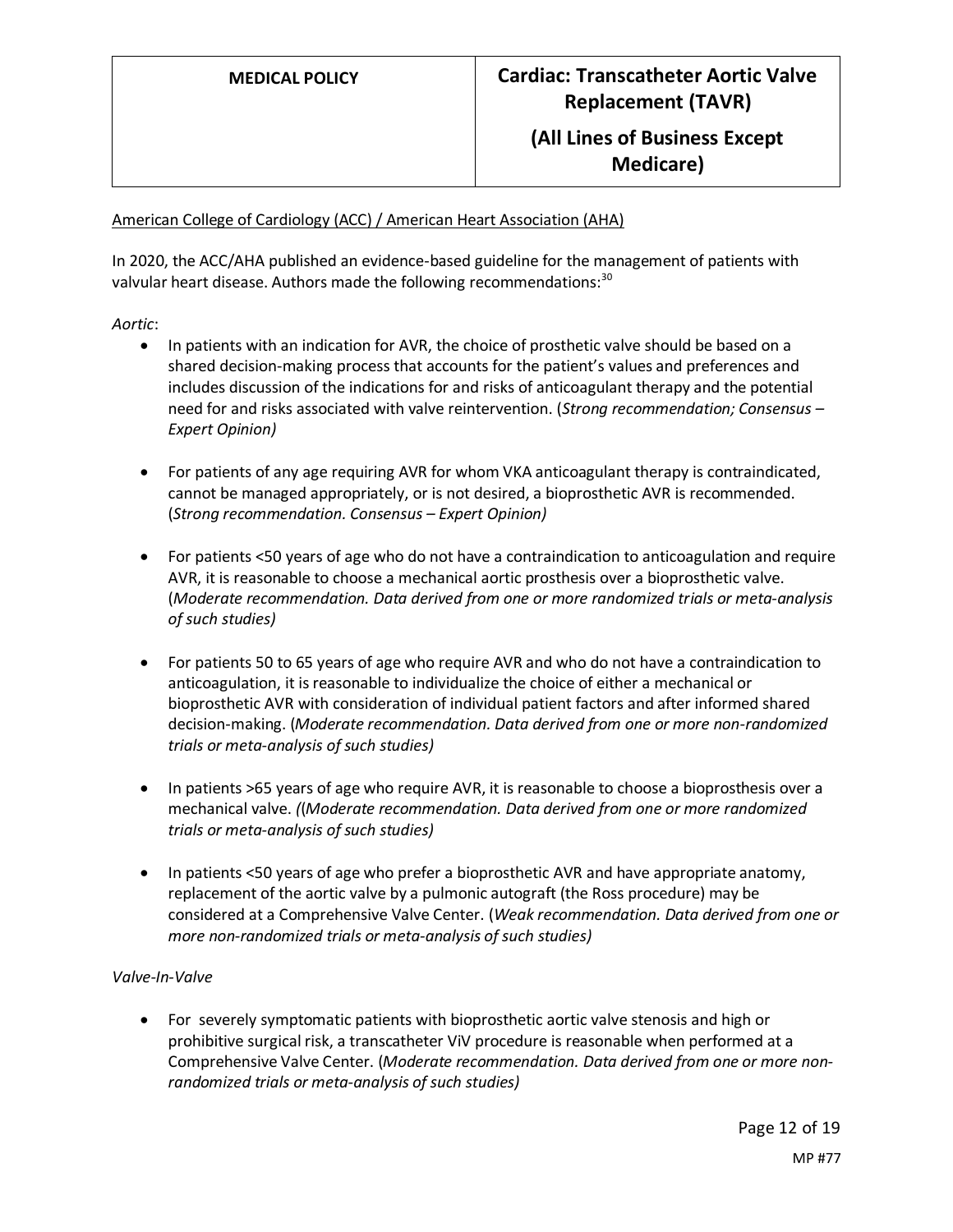• For patients with severe heart failure symptoms caused by bioprosthetic valve regurgitation who are at high to prohibitive surgical risk, a transcatheter ViV procedure is reasonable when performed at a Comprehensive Valve Center. (*Moderate recommendation. Data derived from one or more non-randomized trials or meta-analysis of such studies)*

In 2017, the ACC/AHA published guidelines for the management of patients with valvular heart disease made the following recommendations regarding transcatheter valve replacement (TAVR):<sup>30,31</sup>

- "SAVR or TAVR is recommended for symptomatic patients with severe AS (Stage D) and high risk for surgical AVR, depending on patient-specific procedural risks, values, and preferences." This was a strong recommendation (Class I) based on high quality evidence from studies reporting long-term follow-up.
- "TAVR is recommended for symptomatic patients with severe AS (Stage D) and a prohibitive risk for surgical AVR who have a predicted post-TAVR survival greater than 12 months." This was a strong recommendation (Class I), based on high quality evidence from recent randomized controlled trials (RCTs).
- "TAVR is a reasonable alternative to surgical AVR for symptomatic patients with severe AS (Stage D) and an intermediate surgical risk, depending on patient-specific procedural risks, values, and preferences." This was a moderate strength recommendation, based on RCTs of moderate quality.
- "TAVR is not recommended in patients in whom existing comorbidities would preclude the expected benefit from correction of AS." This was a strong recommendation based on moderate quality evidence.

#### *Valve-In-Valve*

The following moderate strength recommendations were made based on well-designed nonrandomized studies:

- "For severely symptomatic patients with bioprosthetic aortic valve stenosis judged by the heart team to be at high or prohibitive risk of reoperation, and in whom improvement in hemodynamics is anticipated, a transcatheter ViV procedure is reasonable."
- "For severely symptomatic patients with bioprosthetic aortic valve regurgitation judged by the heart team to be at high or prohibitive risk for surgical therapy, in whom improvement in hemodynamics is anticipated, a transcatheter ViV procedure is reasonable."

The guidelines stated "in nonrandomized studies and a systematic review comparing outcomes and safety of the transcatheter ViV procedure with repeat SAVR, the ViV procedure was found to have similar hemodynamic outcomes, lower stroke risk, and reduced bleeding risk as compared with repeat surgery. No data are available yet on the durability and long-term outcomes after transcatheter ViV procedures."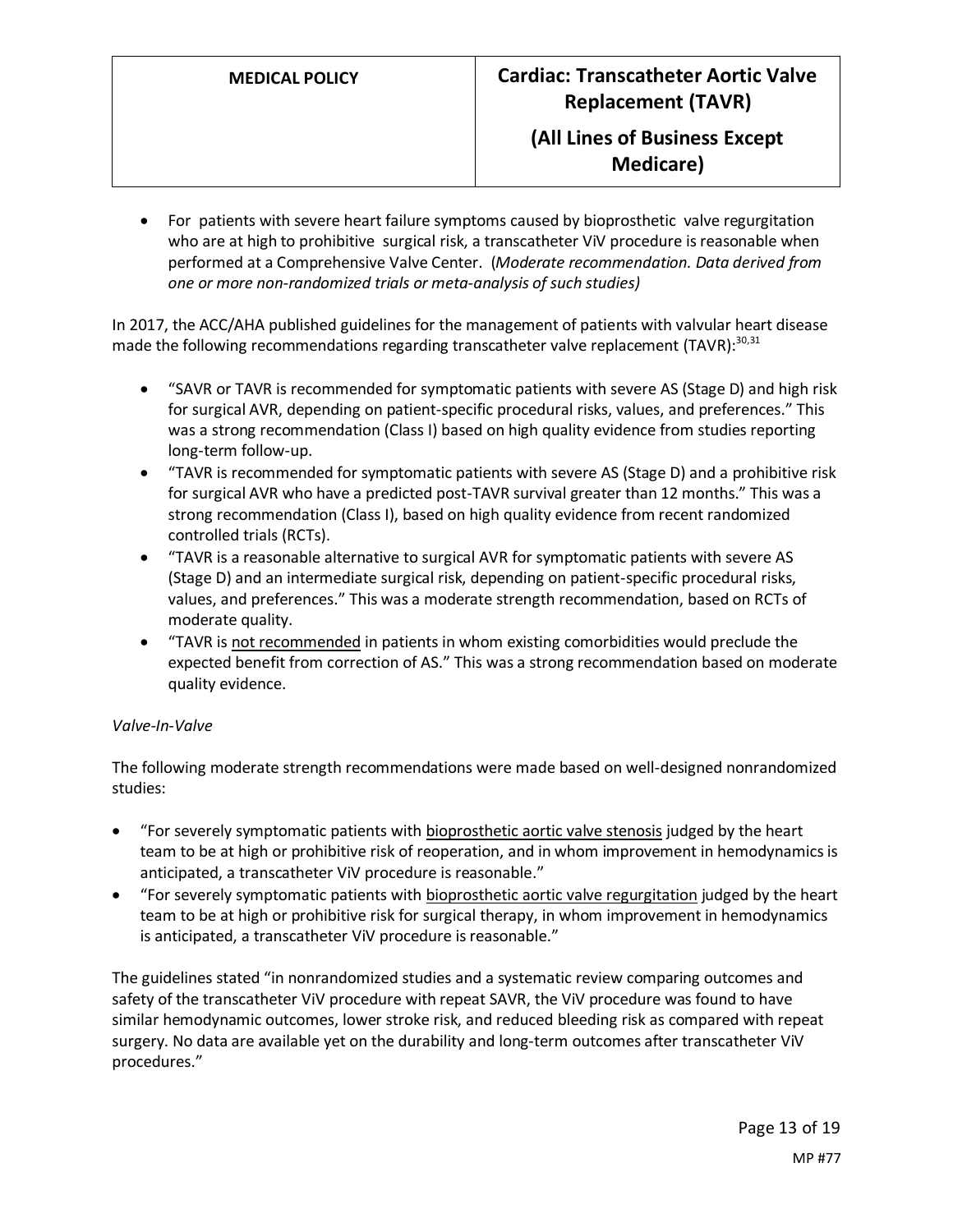# **Medicare)**

### National Institute for Health and Care Excellence (NICE)

*TAVR*:

In 2017, NICE published an updated guidance document addressing TAVR for aortic stenosis<sup>32</sup>, recommending the following:

- "Current evidence on the safety and efficacy of transcatheter aortic valve implantation (TAVI) for aortic stenosis is adequate.
- Patient selection should be carried out by an experienced multidisciplinary team, which must include interventional cardiologists experienced in the procedure, cardiac surgeons, an expert in cardiac imaging and, when appropriate, a cardiac anesthetist and a specialist in elderly medicine. The multidisciplinary team should determine the risk level for each patient and the TAVI device most suitable for them.
- TAVI is a technically challenging procedure that should only be done in specialized centers and only by clinicians and teams with special training and experience in complex endovascular interventions. Units doing this procedure should have both cardiac and vascular surgical support for the emergency treatment of complications and subsequent patient care."

#### *Valve-In-Valve (ViV):*

In 2019, NICE published a guidance document addressing valve-in-valve TAVI for aortic bioprosthetic valve dysfunction $^{33}$ , recommending the following:

- Current evidence on the safety and efficacy of valve-in-valve transcatheter aortic valve implantation (ViV-TAVI) for aortic bioprosthetic dysfunction is adequate to support the use of this procedure provided that standard arrangements are in place for clinical governance, consent and audit.
- Patient selection should be done by a multidisciplinary team, which must include interventional cardiologists experienced in the procedure, cardiac surgeons, an expert in cardiac imaging and, when appropriate, a cardiac anesthetist and a specialist in elderly medicine. The multidisciplinary team should determine the risk level for each patient and the device most suitable for them. 1.5
- During the consent process, patients should be told about all treatment options, and their advantages and disadvantages.
- ViV-TAVI is a technically challenging procedure that should only be done in specialized centers, and only by clinicians and teams with special training and experience in complex endovascular interventions. Units doing this procedure should have both cardiac and vascular surgical support for the emergency treatment of complications and subsequent patient care.

## <span id="page-13-0"></span>**POLICY SUMMARY**

There is sufficient evidence that transcatheter aortic valve replacement (TAVR) is both safe and effective as a treatment for symptomatic native aortic stenosis in patients considered to be at intermediate risk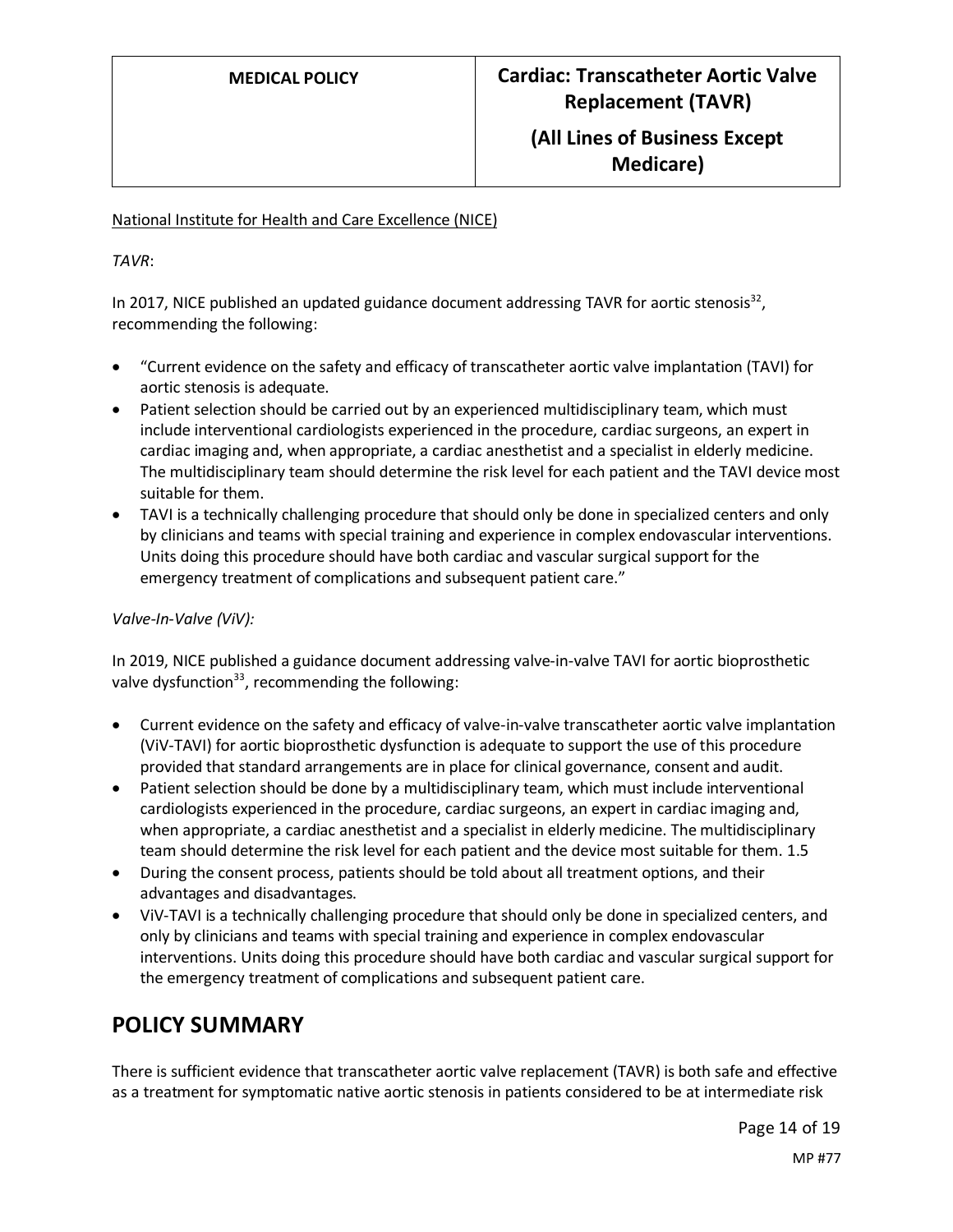or higher for open surgery (based on a Society of Thoracic Surgeons predicted operative risk score of 3% or higher). In addition, the use of TAVR in these patients is supported by strong recommendations published in 2017 by the American College of Cardiology/American Heart Association and the National Institute for Health and Care Excellence (NICE).

There is insufficient evidence that transcatheter aortic valve replacement (TAVR) is safe or effective as a treatment for native aortic stenosis when the medical necessity criteria above are not met. This includes, but is not limited to patients with comorbidities/conditions published in the FDA indications for use for TAVR devices, patients who are asymptomatic, and patients considered to be at low risk for open surgery. Furthermore, the use of TAVR in these patients is not supported by the recent guidelines published by the American College of Cardiology/American Heart Association and the National Institute for Health and Care Excellence (NICE).

There is sufficient evidence that valve-in-valve (ViV) TAVR is both safe and effective as a treatment of bioprosthetic valve failure in patients considered to be at high risk for open surgical reoperation. This is based on a Society of Thoracic Surgeons predicted operative risk score of 8% or higher; or when judged by a heart team to have an expected mortality risk of 15% or higher for open surgery. In addition, the use of ViV-TAVR in these patients is supported by recommendations published in 2017 by the American College of Cardiology/American Heart Association and 2014 recommendations by the National Institute for Health and Care Excellence (NICE).

There is insufficient evidence that valve-in-valve (ViV) TAVR is safe or effective as a treatment of bioprosthetic valve failure in patients considered to be at low risk for surgical reoperation. Furthermore, the use of ViV-TAVR in these patients is not supported by the recent guidelines published by the American College of Cardiology/American Heart Association and the National Institute for Health and Care Excellence (NICE).

## **INSTRUCTIONS FOR USE**

Company Medical Policies serve as guidance for the administration of plan benefits. Medical policies do not constitute medical advice nor a guarantee of coverage. Company Medical Policies are reviewed annually and are based upon published, peer-reviewed scientific evidence and evidence-based clinical practice guidelines that are available as of the last policy update. The Companies reserve the right to determine the application of Medical Policies and make revisions to Medical Policies at any time. Providers will be given at least 60-days notice of policy changes that are restrictive in nature.

The scope and availability of all plan benefits are determined in accordance with the applicable coverage agreement. Any conflict or variance between the terms of the coverage agreement and Company Medical Policy will be resolved in favor of the coverage agreement.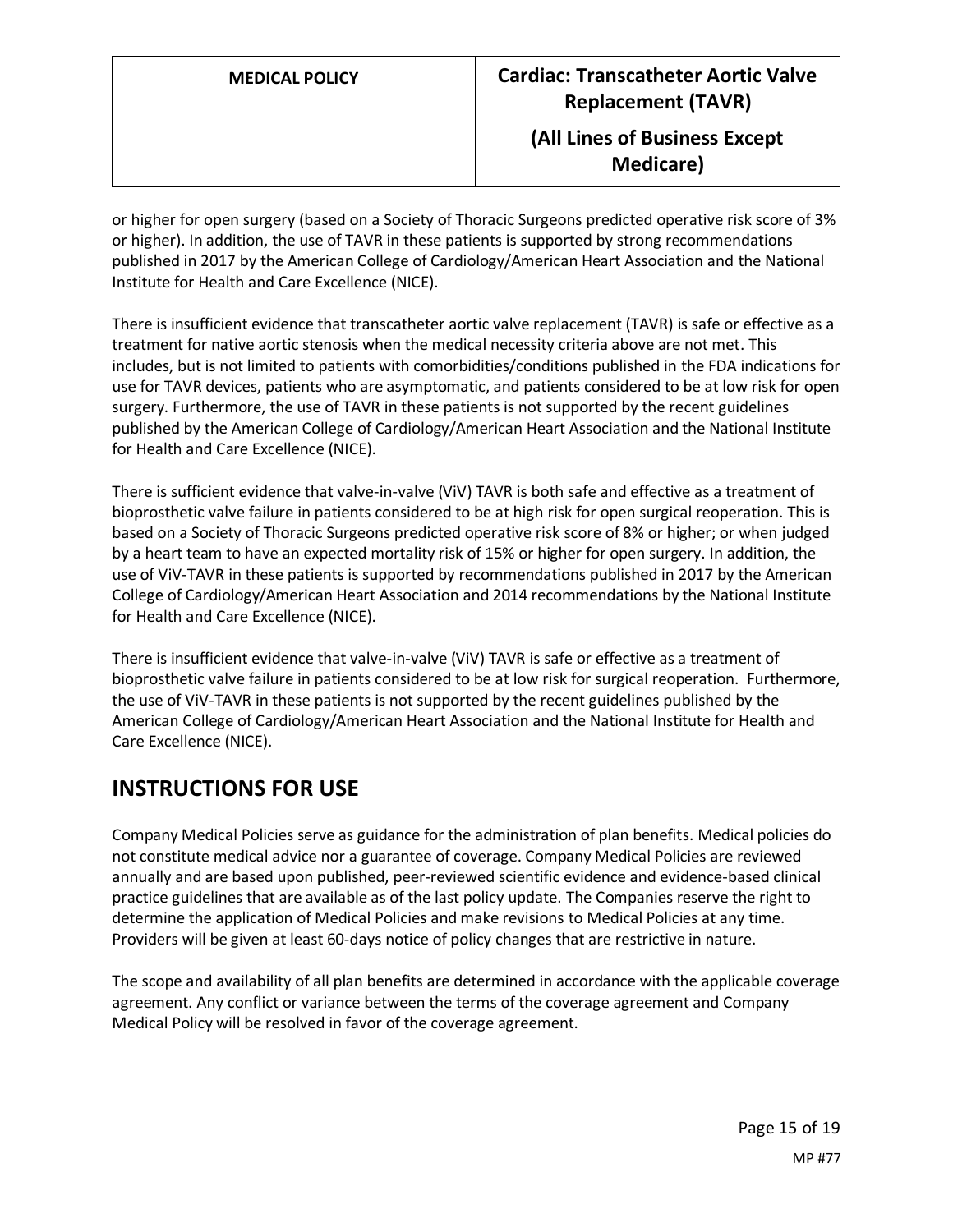## **REGULATORY STATUS**

#### Mental Health Parity Statement

Coverage decisions are made on the basis of individualized determinations of medical necessity and the experimental or investigational character of the treatment in the individual case. In cases where medical necessity is not established by policy for specific treatment modalities, evidence not previously considered regarding the efficacy of the modality that is presented shall be given consideration to determine if the policy represents current standards of care.

## **REFERENCES**

- 1. U.S. Food & Drug Adminstration. Edwards SAPIENTM XT Transcatheter Heart Valve. Premarket approval application (PMA) P130009/S057. Labeling Information. Approved: 08/18/2016. [https://www.accessdata.fda.gov/cdrh\\_docs/pdf13/P130009S057d.pdf.](https://www.accessdata.fda.gov/cdrh_docs/pdf13/P130009S057d.pdf) Accessed 5/25/2021.
- 2. U.S. Food & Drug Adminstration. Medtronic CoreValve System. Premarket approval application (PMA) P130021/S033. Summary of Safety and Effectiveness Data. Approved: 07/10/2017. [https://www.accessdata.fda.gov/cdrh\\_docs/pdf13/P130021S033b.pdf.](https://www.accessdata.fda.gov/cdrh_docs/pdf13/P130021S033b.pdf) Accessed 5/25/2021.
- 3. U.S. Food & Drug Adminstration. Edwards SAPIEN™ 3 Transcatheter Heart Valve. Premarket approval application (PMA) P140031/S028. Labeling Information. Approved: 06/05/2017. [https://www.accessdata.fda.gov/cdrh\\_docs/pdf14/P140031S028c.pdf.](https://www.accessdata.fda.gov/cdrh_docs/pdf14/P140031S028c.pdf) Accessed 5/25/2021.
- 4. U.S. Food & Drug Adminstration. LOTUS Edge Valve System. Premarket approval application (PMA) P180029. [https://www.accessdata.fda.gov/scripts/cdrh/cfdocs/cfpma/pma.cfm?id=P180029.](https://www.accessdata.fda.gov/scripts/cdrh/cfdocs/cfpma/pma.cfm?id=P180029) Accessed

5/25/2021.

- 5. O'Brien SM, Shahian DM, Filardo G, et al. The Society of Thoracic Surgeons 2008 cardiac surgery risk models: part 2--isolated valve surgery. *Ann Thorac Surg.* 2009;88(1 Suppl):S23- 42[.https://www.ncbi.nlm.nih.gov/pubmed/19559823.](https://www.ncbi.nlm.nih.gov/pubmed/19559823)
- 6. Shahian DM, Edwards FH. The Society of Thoracic Surgeons 2008 cardiac surgery risk models: introduction. *Ann Thorac Surg.* 2009;88(1 Suppl):S1[.https://www.ncbi.nlm.nih.gov/pubmed/19559821.](https://www.ncbi.nlm.nih.gov/pubmed/19559821)
- 7. The Society for Thoracic Surgeons. Risk Model and Variables. Online STS Adult Cardiac Surgery Risk Calculator. Database Version 2.9 [http://riskcalc.sts.org/stswebriskcalc/#/calculate.](http://riskcalc.sts.org/stswebriskcalc/#/calculate) Accessed 5/25/2021.
- 8. Nishimura RA, Otto CM, Bonow RO, et al. 2014 AHA/ACC guideline for the management of patients with valvular heart disease: a report of the American College of Cardiology/American Heart Association Task Force on Practice Guidelines. *J Am Coll Cardiol.* 2014;63(22):e57- 185[.https://www.ncbi.nlm.nih.gov/pubmed/24603191.](https://www.ncbi.nlm.nih.gov/pubmed/24603191)
- 9. Figulla L, Neumann A, Figulla HR, Kahlert P, Erbel R, Neumann T. Transcatheter aortic valve implantation: evidence on safety and efficacy compared with medical therapy. A systematic review of current literature. *Clin Res Cardiol.* 2011;100(4):265- 276[.https://www.ncbi.nlm.nih.gov/pubmed/21165626.](https://www.ncbi.nlm.nih.gov/pubmed/21165626)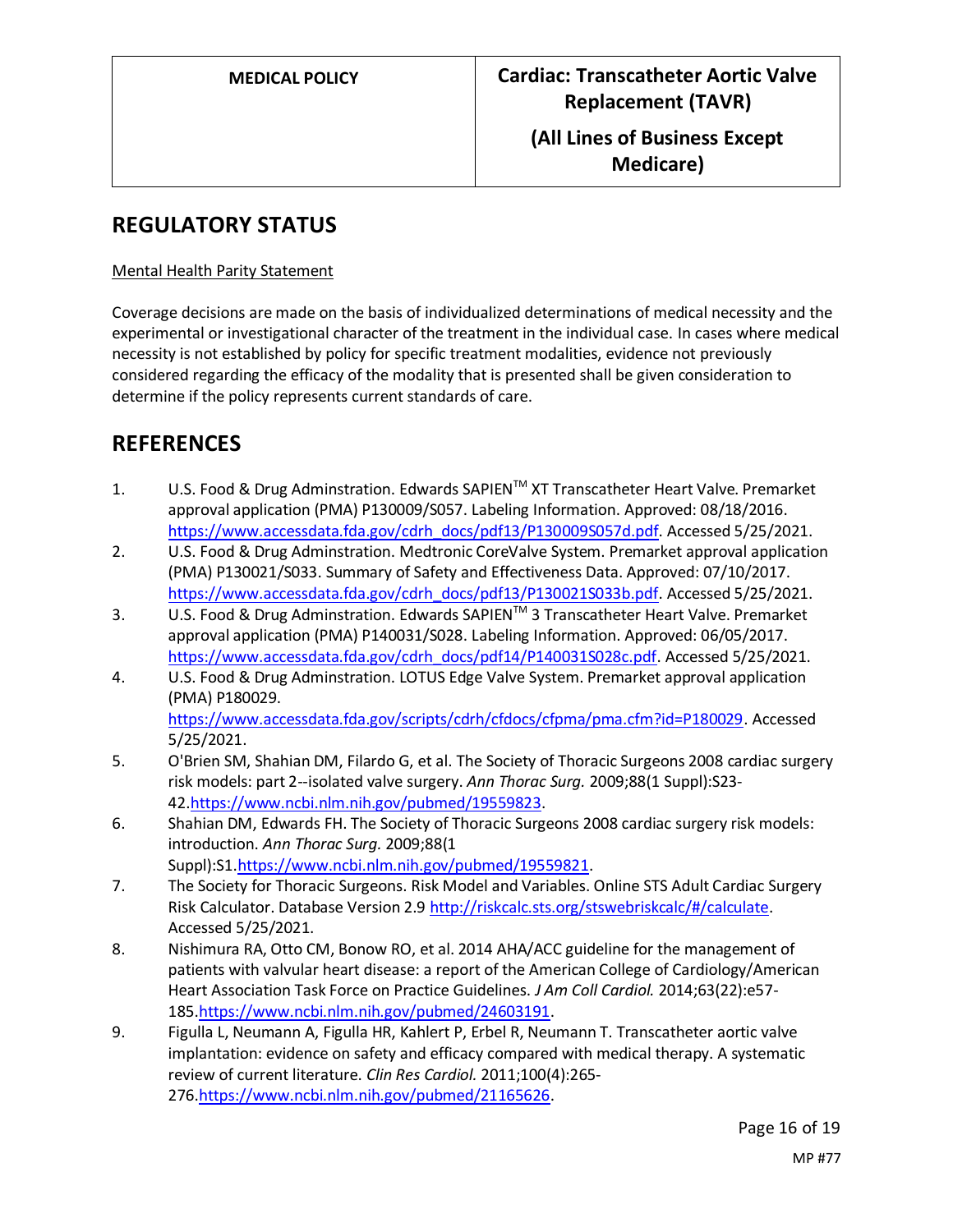- 10. Leon MB, Smith CR, Mack M, et al. Transcatheter aortic-valve implantation for aortic stenosis in patients who cannot undergo surgery. *N Engl J Med.* 2010;363(17):1597- 1607[.https://www.ncbi.nlm.nih.gov/pubmed/20961243.](https://www.ncbi.nlm.nih.gov/pubmed/20961243)
- 11. Makkar RR, Fontana GP, Jilaihawi H, et al. Transcatheter aortic-valve replacement for inoperable severe aortic stenosis. *N Engl J Med.* 2012;366(18):1696- 1704[.https://www.ncbi.nlm.nih.gov/pubmed/22443478.](https://www.ncbi.nlm.nih.gov/pubmed/22443478)
- 12. Svensson LG, Blackstone EH, Rajeswaran J, et al. Comprehensive analysis of mortality among patients undergoing TAVR: results of the PARTNER trial. *J Am Coll Cardiol.* 2014;64(2):158- 168[.https://www.ncbi.nlm.nih.gov/pubmed/25011720.](https://www.ncbi.nlm.nih.gov/pubmed/25011720)
- 13. Kapadia SR, Tuzcu EM, Makkar RR, et al. Long-term outcomes of inoperable patients with aortic stenosis randomly assigned to transcatheter aortic valve replacement or standard therapy. *Circulation.* 2014;130(17):1483-149[2.https://www.ncbi.nlm.nih.gov/pubmed/25205802.](https://www.ncbi.nlm.nih.gov/pubmed/25205802)
- 14. Villablanca PA, Mathew V, Thourani VH, et al. A meta-analysis and meta-regression of long-term outcomes of transcatheter versus surgical aortic valve replacement for severe aortic stenosis. *Int J Cardiol.* 2016;225:234-243[.https://www.ncbi.nlm.nih.gov/pubmed/27732927.](https://www.ncbi.nlm.nih.gov/pubmed/27732927)
- 15. Hayes Inc. Comparative Effectiveness Review Of Transcatheter Aortic Valve Implantation (TAVI) And Surgical Aortic Valve Replacement (SAVR) For Aortic Stenosis In Lower Risk Patients [https://evidence.hayesinc.com/report/dir.transcatheter1853.](https://evidence.hayesinc.com/report/dir.transcatheter1853) Published 2018 (updated 2020). Accessed 5/25/2021
- 16. Takagi H, Niwa M, Mizuno Y, Goto SN, Umemoto T, All-Literature Investigation of Cardiovascular Evidence G. A meta-analysis of transcatheter aortic valve implantation versus surgical aortic valve replacement. *Ann Thorac Surg.* 2013;96(2):513- 519[.https://www.ncbi.nlm.nih.gov/pubmed/23816417.](https://www.ncbi.nlm.nih.gov/pubmed/23816417)
- 17. Panchal HB, Ladia V, Desai S, Shah T, Ramu V. A meta-analysis of mortality and major adverse cardiovascular and cerebrovascular events following transcatheter aortic valve implantation versus surgical aortic valve replacement for severe aortic stenosis. *Am J Cardiol.*  2013;112(6):850-86[0.https://www.ncbi.nlm.nih.gov/pubmed/23756547.](https://www.ncbi.nlm.nih.gov/pubmed/23756547)
- 18. Cao C, Liou KP, Pathan FK, et al. Transcatheter Aortic Valve Implantation versus Surgical Aortic Valve Replacement: Meta-Analysis of Clinical Outcomes and Cost-Effectiveness. *Curr Pharm Des.*  2016;22(13):1965-1977[.https://www.ncbi.nlm.nih.gov/pubmed/26891807.](https://www.ncbi.nlm.nih.gov/pubmed/26891807)
- 19. Kondur A, Briasoulis A, Palla M, et al. Meta-Analysis of Transcatheter Aortic Valve Replacement Versus Surgical Aortic Valve Replacement in Patients With Severe Aortic Valve Stenosis. *Am J Cardiol.* 2016;117(2):252-25[7.https://www.ncbi.nlm.nih.gov/pubmed/26639040.](https://www.ncbi.nlm.nih.gov/pubmed/26639040)
- 20. Khatri PJ, Webb JG, Rodes-Cabau J, et al. Adverse effects associated with transcatheter aortic valve implantation: a meta-analysis of contemporary studies. *Ann Intern Med.* 2013;158(1):35- 46[.https://www.ncbi.nlm.nih.gov/pubmed/23277899.](https://www.ncbi.nlm.nih.gov/pubmed/23277899)
- 21. Siontis GC, Praz F, Pilgrim T, et al. Transcatheter aortic valve implantation vs. surgical aortic valve replacement for treatment of severe aortic stenosis: a meta-analysis of randomized trials. *Eur Heart J.* 2016;37(47):3503-351[2.https://www.ncbi.nlm.nih.gov/pubmed/27389906.](https://www.ncbi.nlm.nih.gov/pubmed/27389906)
- 22. Sardar P, Kundu A, Chatterjee S, et al. Transcatheter versus surgical aortic valve replacement in intermediate-risk patients: Evidence from a meta-analysis. *Catheter Cardiovasc Interv.*  2017;90(3):504-515[.https://www.ncbi.nlm.nih.gov/pubmed/28398671.](https://www.ncbi.nlm.nih.gov/pubmed/28398671)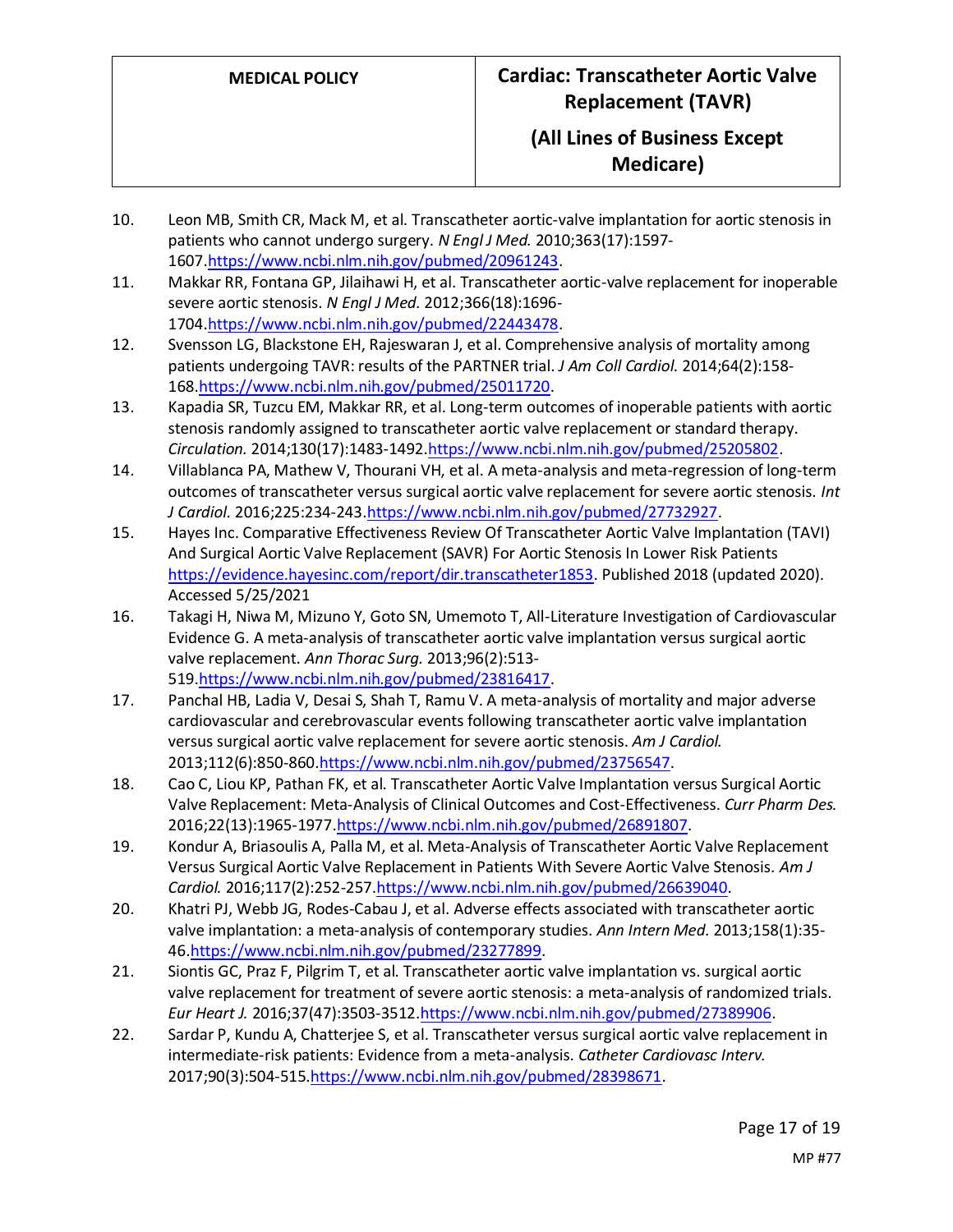- 23. Arora S, Strassle PD, Ramm CJ, et al. Transcatheter Versus Surgical Aortic Valve Replacement in Patients With Lower Surgical Risk Scores: A Systematic Review and Meta-Analysis of Early Outcomes. *Heart Lung Circ.* 2017;26(8):840- 845[.https://www.ncbi.nlm.nih.gov/pubmed/28169084.](https://www.ncbi.nlm.nih.gov/pubmed/28169084)
- 24. Witberg G, Lador A, Yahav D, Kornowski R. Transcatheter versus surgical aortic valve replacement in patients at low surgical risk: A meta-analysis of randomized trials and propensity score matched observational studies. *Catheter Cardiovasc Interv.*  2018[.https://www.ncbi.nlm.nih.gov/pubmed/29388308.](https://www.ncbi.nlm.nih.gov/pubmed/29388308)
- 25. Phan K, Zhao DF, Wang N, Huo YR, Di Eusanio M, Yan TD. Transcatheter valve-in-valve implantation versus reoperative conventional aortic valve replacement: a systematic review. *J Thorac Dis.* 2016;8(1):E83-93[.https://www.ncbi.nlm.nih.gov/pubmed/26904259.](https://www.ncbi.nlm.nih.gov/pubmed/26904259)
- 26. Nalluri N, Atti V, Munir AB, et al. Valve in valve transcatheter aortic valve implantation (ViV-TAVI) versus redo-Surgical aortic valve replacement (redo-SAVR): A systematic review and metaanalysis. *J Interv Cardiol.* 201[8.https://www.ncbi.nlm.nih.gov/pubmed/29781182.](https://www.ncbi.nlm.nih.gov/pubmed/29781182)
- 27. Tam DY, Vo TX, Wijeysundera HC, Dvir D, Friedrich JO, Fremes SE. Transcatheter valve-in-valve versus redo surgical aortic valve replacement for the treatment of degenerated bioprosthetic aortic valve: A systematic review and meta-analysis. *Catheter Cardiovasc Interv.*  2018[.https://www.ncbi.nlm.nih.gov/pubmed/30024102.](https://www.ncbi.nlm.nih.gov/pubmed/30024102)
- 28. Gozdek M, Raffa GM, Suwalski P, et al. Comparative performance of transcatheter aortic valvein-valve implantation versus conventional surgical redo aortic valve replacement in patients with degenerated aortic valve bioprostheses: systematic review and meta-analysis. *Eur J Cardiothorac Surg.* 2018;53(3):495-504[.https://www.ncbi.nlm.nih.gov/pubmed/29029105.](https://www.ncbi.nlm.nih.gov/pubmed/29029105)
- 29. Aortic Stenosis Writing G, Bonow RO, Brown AS, et al. ACC/AATS/AHA/ASE/EACTS/HVS/SCA/SCAI/SCCT/SCMR/STS 2017 Appropriate use criteria for the treatment of patients with severe aortic stenosis. *Eur J Cardiothorac Surg.* 2018;53(2):306- 308[y.https://www.ncbi.nlm.nih.gov/pubmed/31089712.](https://www.ncbi.nlm.nih.gov/pubmed/31089712)
- 30. Otto CM, Nishimura RA, Bonow RO, et al. 2020 ACC/AHA Guideline for the Management of Patients With Valvular Heart Disease: A Report of the American College of Cardiology/American Heart Association Joint Committee on Clinical Practice Guidelines. *Circulation.* 2021;143(5):e72 e227[.https://www.ahajournals.org/doi/abs/10.1161/CIR.0000000000000923.](https://www.ahajournals.org/doi/abs/10.1161/CIR.0000000000000923)
- 31. Nishimura RA, Otto CM, Bonow RO, et al. 2017 AHA/ACC Focused Update of the 2014 AHA/ACC Guideline for the Management of Patients With Valvular Heart Disease: A Report of the American College of Cardiology/American Heart Association Task Force on Clinical Practice Guidelines. *J Am Coll Cardiol.* 2017;70(2):252- 289[.https://www.ncbi.nlm.nih.gov/pubmed/28315732.](https://www.ncbi.nlm.nih.gov/pubmed/28315732)
- 32. National Institute for Health and Care Excellence (NICE). Transcatheter aortic valve implantation for aortic stenosis. Interventional procedures guidance [IPG586]. Published: July 2017. [https://www.nice.org.uk/guidance/ipg586/chapter/1-Recommendations.](https://www.nice.org.uk/guidance/ipg586/chapter/1-Recommendations) Accessed 5/25/21.
- 33. National Institute for Health and Care Excellence (NICE). Valve-in-valve TAVI for aortic bioprosthetic valve dysfunction

Interventional procedures guidance. nice.org.uk/guidance/ipg653. Published 2019. Accessed 5/25/2021.